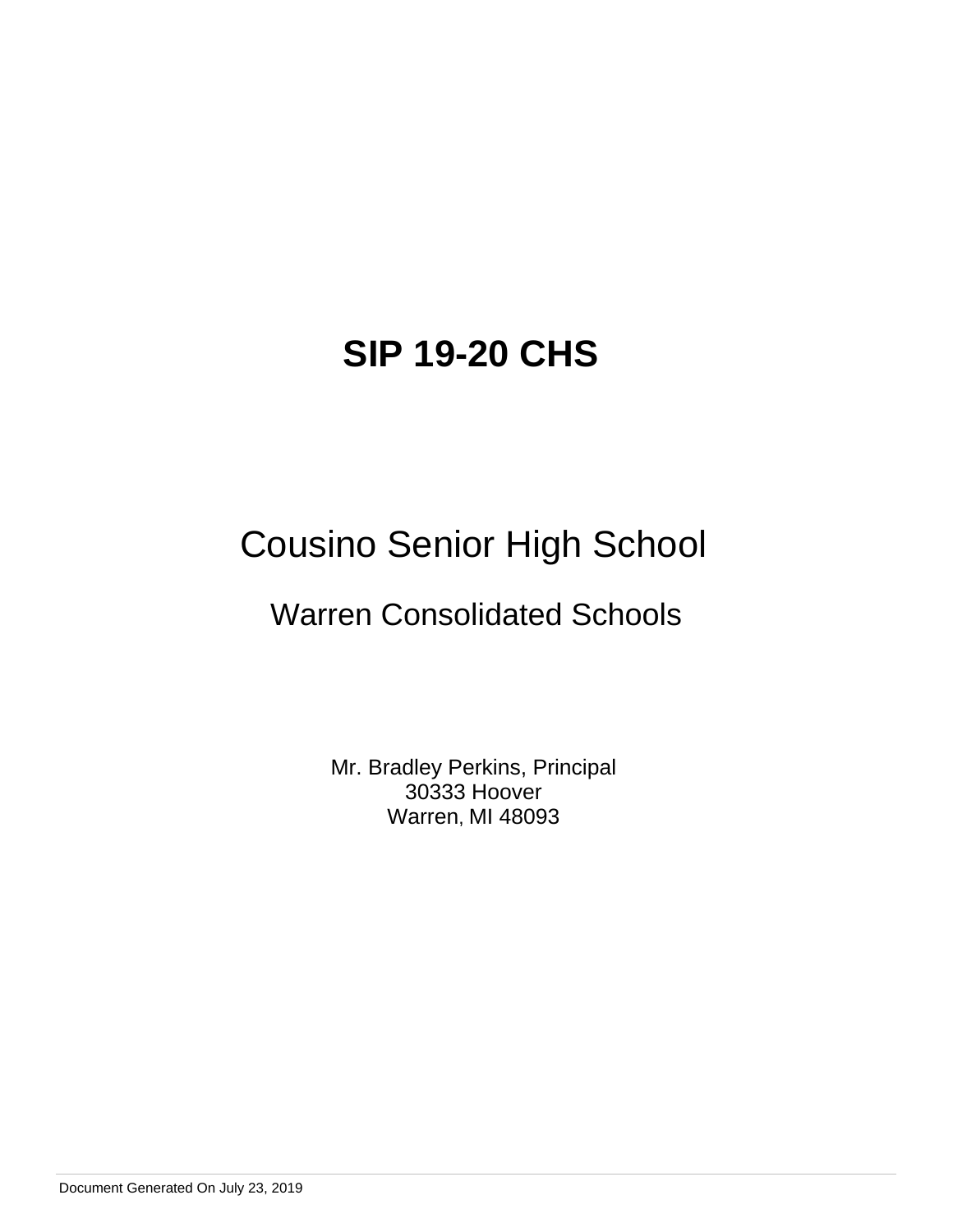## **TABLE OF CONTENTS**

| Goal 1: College and career readiness will be promoted by increasing achievement in English Language Arts 3 |
|------------------------------------------------------------------------------------------------------------|
|                                                                                                            |
|                                                                                                            |
|                                                                                                            |
|                                                                                                            |
|                                                                                                            |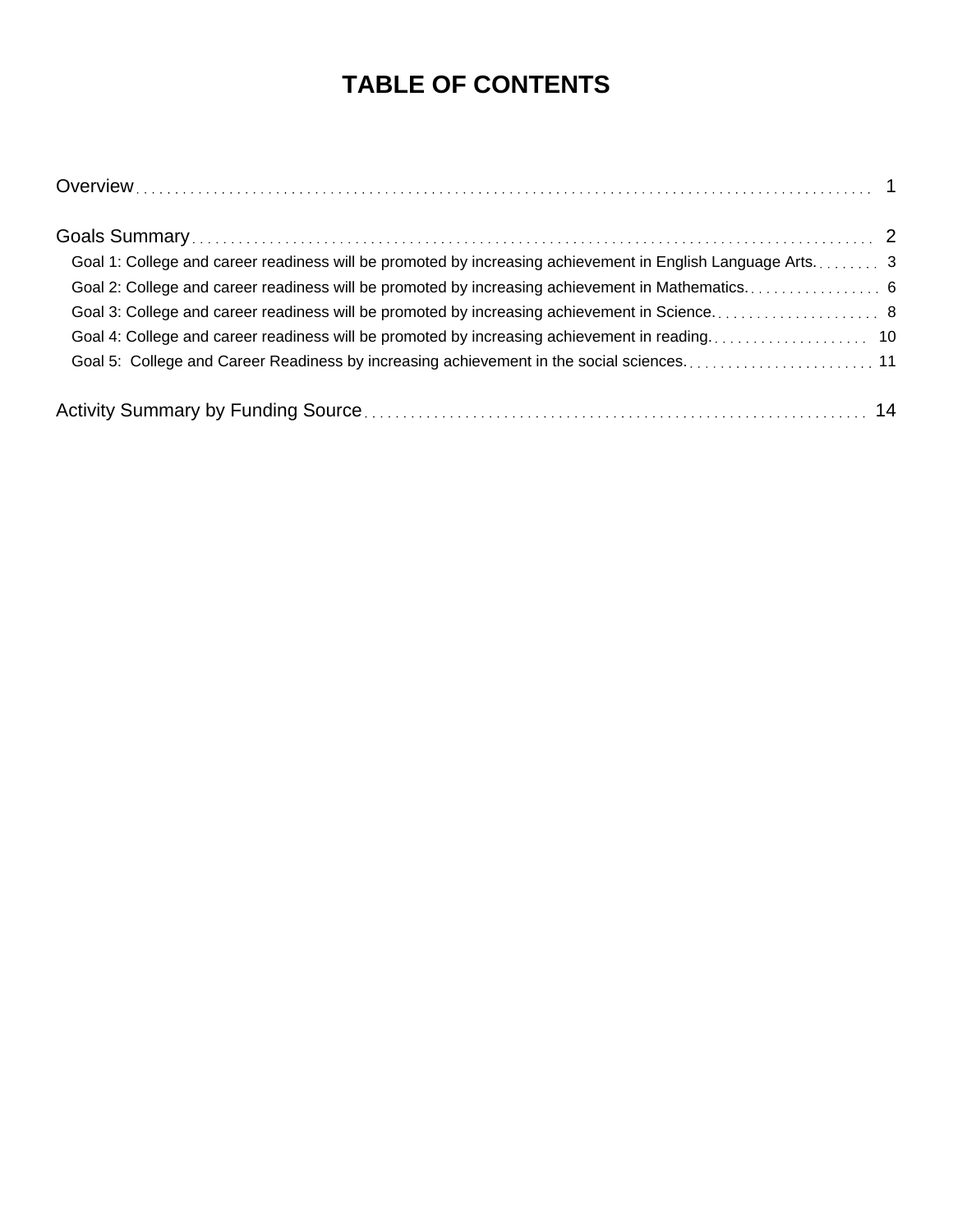### **Overview**

#### **Plan Name**

SIP 19-20 CHS

#### **Plan Description**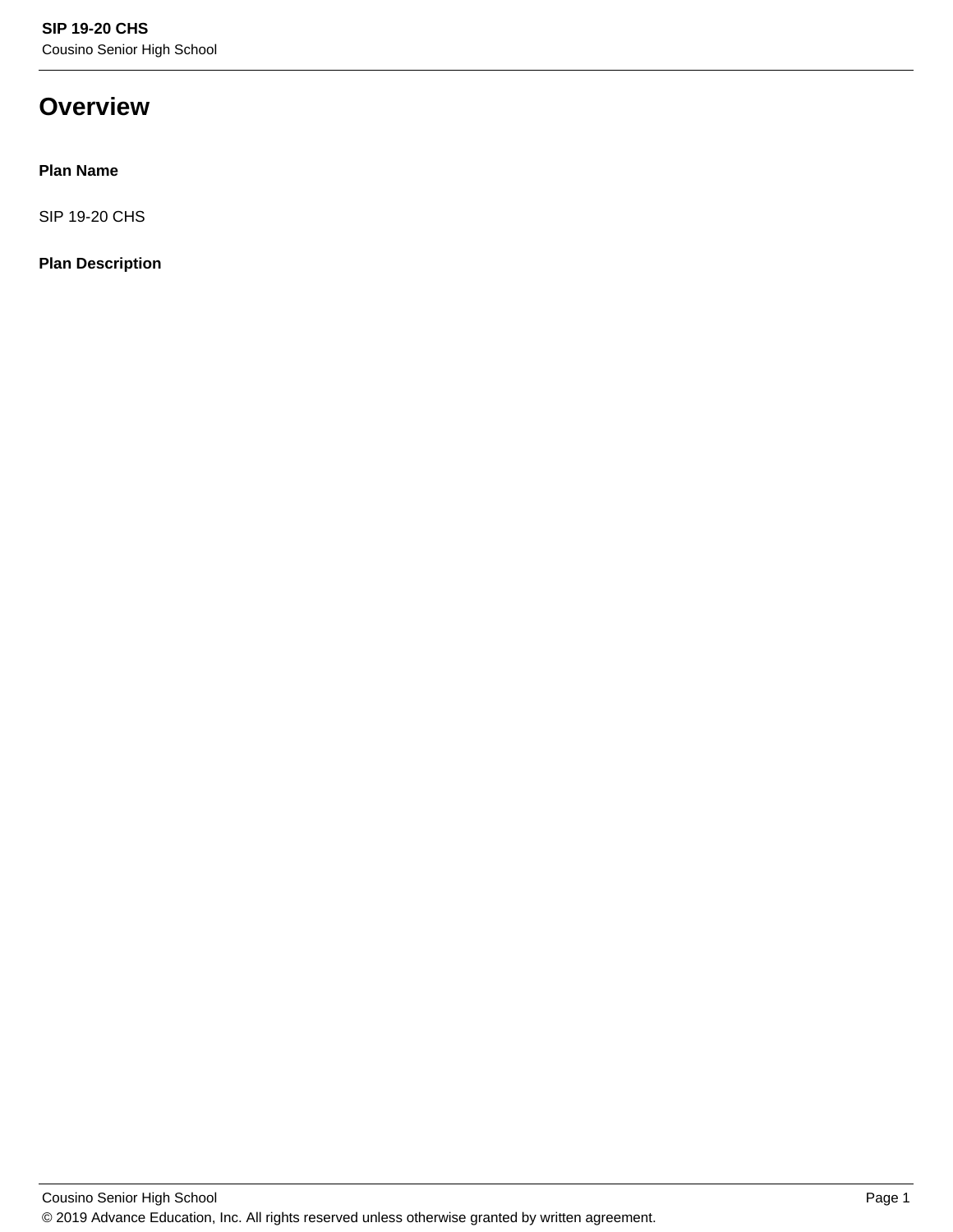### **Goals Summary**

**The following is a summary of the goals encompassed in this plan. The details for each goal are available in the next section.**

| #  | Goal Name                                                                                            | Goal Details                                           | Goal Type | <b>Total Funding</b> |
|----|------------------------------------------------------------------------------------------------------|--------------------------------------------------------|-----------|----------------------|
|    | College and career readiness will be promoted by<br>increasing achievement in English Language Arts. | Objectives: 1<br>Strategies: 3<br>Activities: 5        | Academic  | \$0                  |
| 12 | College and career readiness will be promoted by<br>increasing achievement in Mathematics.           | Objectives: 1<br>Strategies: 4<br>Activities: 4        | Academic  | \$0                  |
| 3  | College and career readiness will be promoted by<br>increasing achievement in Science.               | Objectives: 1<br>Strategies: 4<br>Activities: 4        | Academic  | \$0                  |
| 14 | College and career readiness will be promoted by<br>increasing achievement in reading.               | Objectives: 1<br>Strategies: 2<br><b>Activities: 2</b> | Academic  | \$0                  |
| 5  | College and Career Readiness by increasing<br>achievement in the social sciences.                    | Objectives: 1<br>Strategies: 3<br>Activities: 3        | Academic  | \$0                  |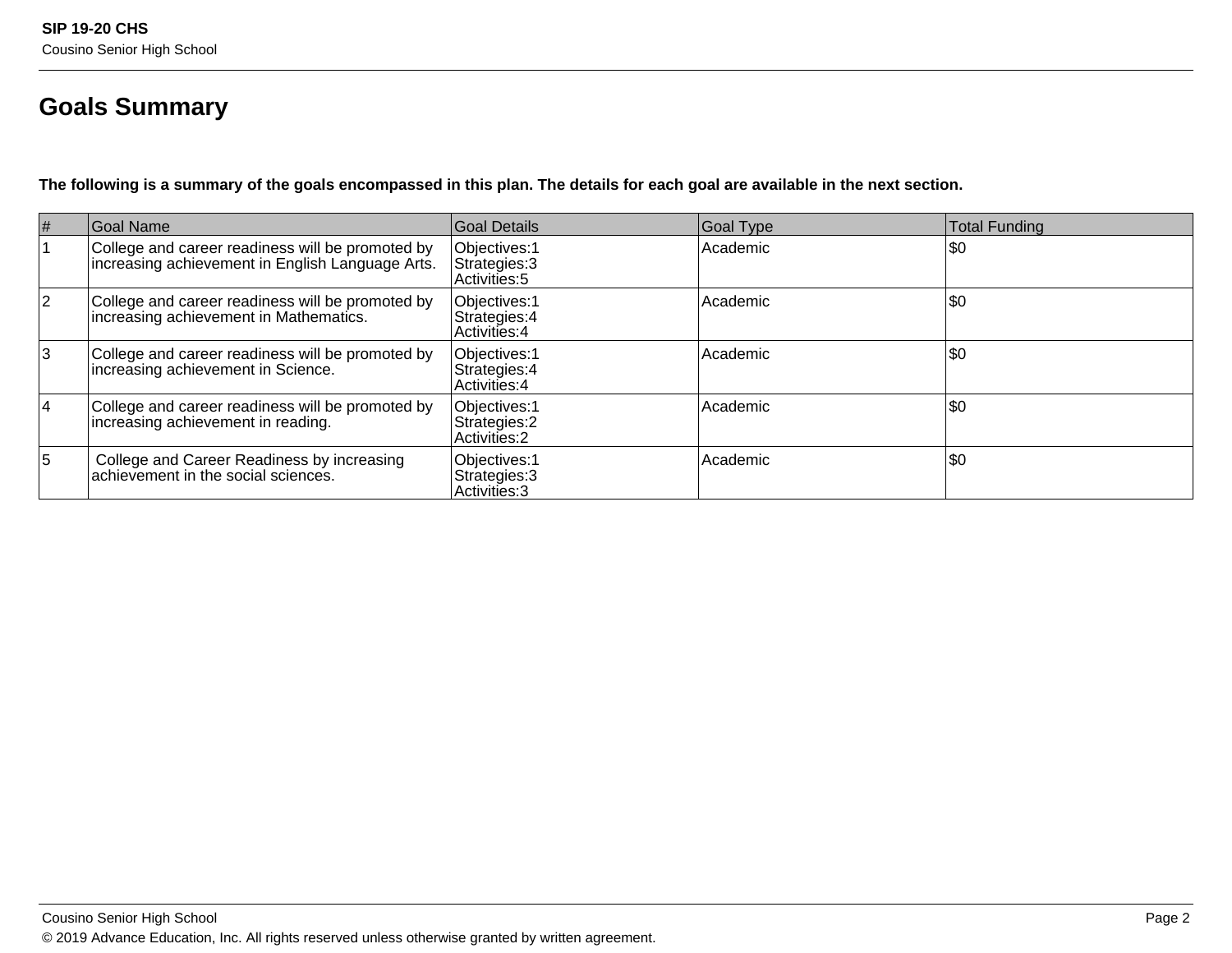# **Goal 1: College and career readiness will be promoted by increasing achievement in EnglishLanguage Arts.**

#### **Measurable Objective 1:**

85% of Ninth, Tenth, Eleventh and Twelfth grade Black or African-American, Asian, Bottom 30%, White, Economically Disadvantaged, Gifted and Talented, Hispanic or Latino, Students with Disabilities, English Learners, Two or More Races, American Indian or Alaska Native and Native Hawaiian or Other Pacific Islander studentswill demonstrate a proficiency toward college readiness in English Language Arts by 06/01/2022 as measured by SAT..

#### **Strategy 1:**

Close & Critical Reading - ELA Science and Selected elective teachers will give CCR quarterly. These will be graded and the data reported before the end of thequarter.

The CCR data will be shared with students in a timely manner.

All teachers will teach their students the specific reading skills identified in the CCR.

Staff have been trained and continued trianing will take place in PLC.

Departments or the entire staff could begin "norming" sessions for the grading of CCR.

Category: Career and College Ready

Research Cited: Anderson, R.C., & Pearson, P.D. (1984). "A Schema-Theoretic View of Basic Processes in Reading Comprehension." In P.D. Pearson, R. Barr, M.L.Kamil, & P. Mosenthal (Eds.), Handbook of Reading Research (pp.255-291). New York: Longman.; Meyer, B.J.F., & Rice, G.E. (1984). "The Structure of Text." In P.D.Pearson, R. Barr, M.L. Kamil, & P. Mosenthal (Eds.), Handbook of Reading Research (pp.319-351). New York: Longman; Gallagher, M., & Pearson, P.D. (1989)"Discussion,

Comprehension, and Knowledge Acquisition in Content Area Classrooms" (Tech. Rep. No. 480). Urbana, IL: University of Illinois, Center for the Study of Reading;Pearson, P. David, L.R. Roehler, J.A. Dole, and G.G. Duffy. 1992.

"Developing Expertise in Reading Comprehension." In S. Jay Samuels and Alan Farstrup, eds. What Research Has to Say About Reading Instruction, 2nd Edition.Newark, DE: International Reading Association.

Tier: Tier 1

| <b>Activity</b><br>. Professional Development for All Staff | <b>Activity</b><br>Type | Tier | <b>Phase</b> | Begin Date End Date | <b>Resource</b><br><b>Assigned</b> | Source Of<br>Funding | <b>Staff</b><br>Responsibl |
|-------------------------------------------------------------|-------------------------|------|--------------|---------------------|------------------------------------|----------------------|----------------------------|
|                                                             |                         |      |              |                     |                                    |                      |                            |

Cousino Senior High School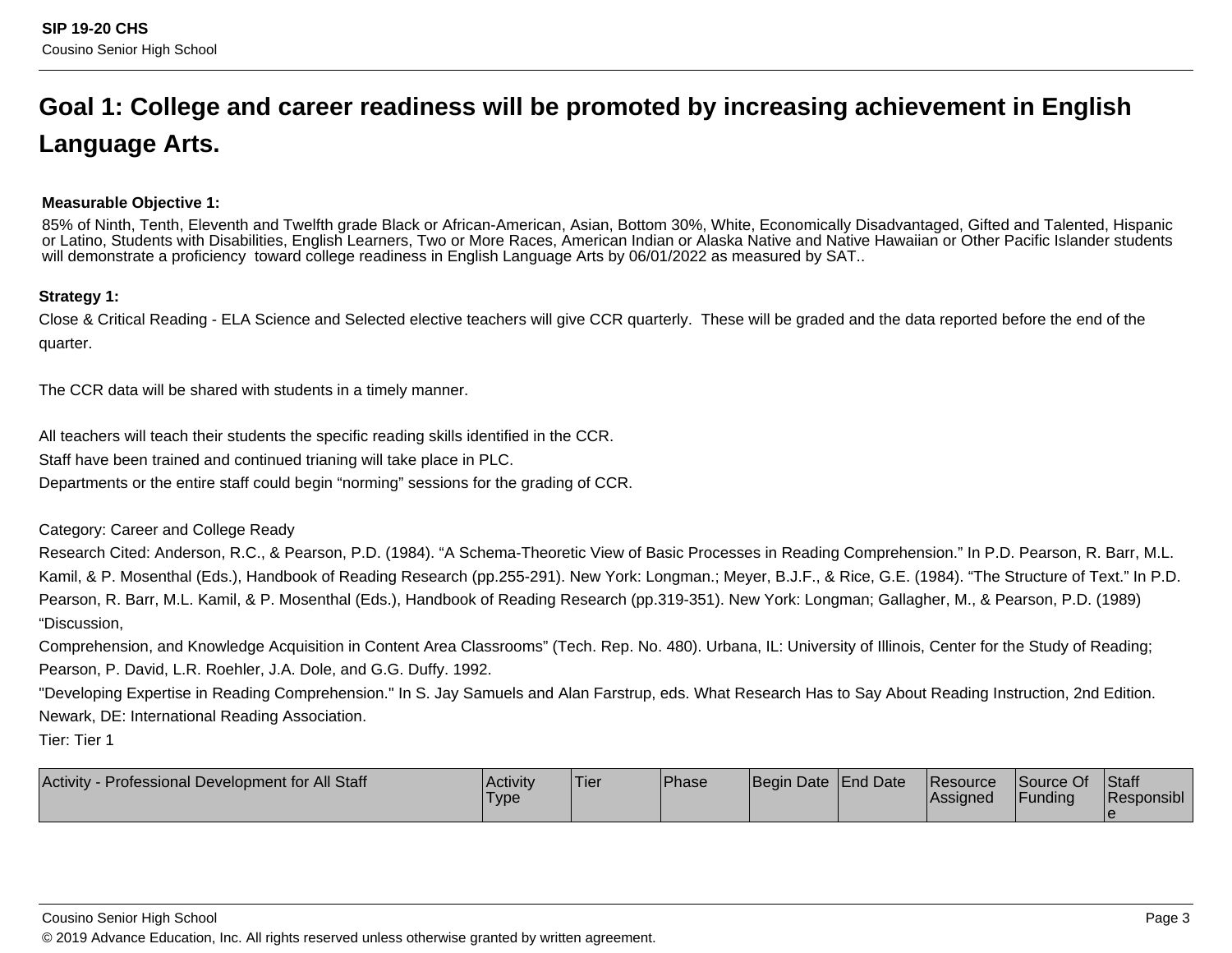Cousino Senior High School

| Professional development in Close & Critical Reading for all<br>staff. | Professiona Tier 1<br>l Learning |  | Monitor | $ 09/09/2019 06/26/2020 $ \$0 |  |  | <b>Other</b> | Cousino<br>Administrati  <br>Ton.<br><b>Cousino</b><br> Instructiona  <br>II Staff,<br><b>WCS CITS</b><br>Staff |
|------------------------------------------------------------------------|----------------------------------|--|---------|-------------------------------|--|--|--------------|-----------------------------------------------------------------------------------------------------------------|
|------------------------------------------------------------------------|----------------------------------|--|---------|-------------------------------|--|--|--------------|-----------------------------------------------------------------------------------------------------------------|

| <b>Activity - Reading Strategies</b>                                                                                                                                                                                                                                                                                                                                                                                                                                                                                                                                                                                                                                                                                                                                                                                                                                                                                                                                                                            | Activity<br><b>Type</b>          | Tier   | Phase            | Begin Date   End Date       | Resource<br>Assigned | <b>Source Of</b><br>Funding | <b>Staff</b><br>Responsibl |
|-----------------------------------------------------------------------------------------------------------------------------------------------------------------------------------------------------------------------------------------------------------------------------------------------------------------------------------------------------------------------------------------------------------------------------------------------------------------------------------------------------------------------------------------------------------------------------------------------------------------------------------------------------------------------------------------------------------------------------------------------------------------------------------------------------------------------------------------------------------------------------------------------------------------------------------------------------------------------------------------------------------------|----------------------------------|--------|------------------|-----------------------------|----------------------|-----------------------------|----------------------------|
| Each staff member will teach students specific reading<br>strategies. The strategies will be the same throughout the<br>building or the departments. Examples of strategies include:<br>active reading, finding the main idea, summarizing, inferential<br>thinking, determining the meanings of unknown words, and<br>making real world connections with the material. School-wide<br>use of reading strategies will be clearly evident and recognized<br>during Principal walk-throughs. Students will be taught these<br>strategies, and they will be expected to use them in their class<br>when reading. Course work and common assessments as well<br>as standardized test scores will indicate the success of the<br>instruction. Professional development and collaborative work<br>will be required for all teaching staff, on the agreed-upon list of<br>reading strategies Parent education of instructional strategies<br>will take place during open houses, parent night, and parent<br>meetings. | Academic <br> Support<br>Program | Tier 1 | Getting<br>Ready | 09/09/2019  06/26/2020  \$0 |                      | General<br>lFund.           | Adm staff -<br>Iteachers   |

#### **Strategy 2:**

Academic Interventions for Identified At-Risk Students (MTSS) - At-risk students will be identified and provided interventions that best meet their academic needs,

based upon availability of academic resources. Interventions include staff mentoring and tutorial services.(Tier 2) We will use a a tier 3 intervention of the RSC roomsfor the most at risk

Category: Career and College Ready

Research Cited: DuFour, DuFour, Eaker (2008). Schmoker, M. (2006) Results Now. ASCD: Alexadria, VA

Tier: Tier 2

| Activity - Data Analysis and Action Plan | Activity<br><b>Type</b> | 'Tier | <sup>I</sup> Phase | Begin Date End Date | <b>Resource</b><br><b>Assigned</b> | Source Of<br>Funding | <b>Staff</b><br>Responsibl |
|------------------------------------------|-------------------------|-------|--------------------|---------------------|------------------------------------|----------------------|----------------------------|
|                                          |                         |       |                    |                     |                                    |                      |                            |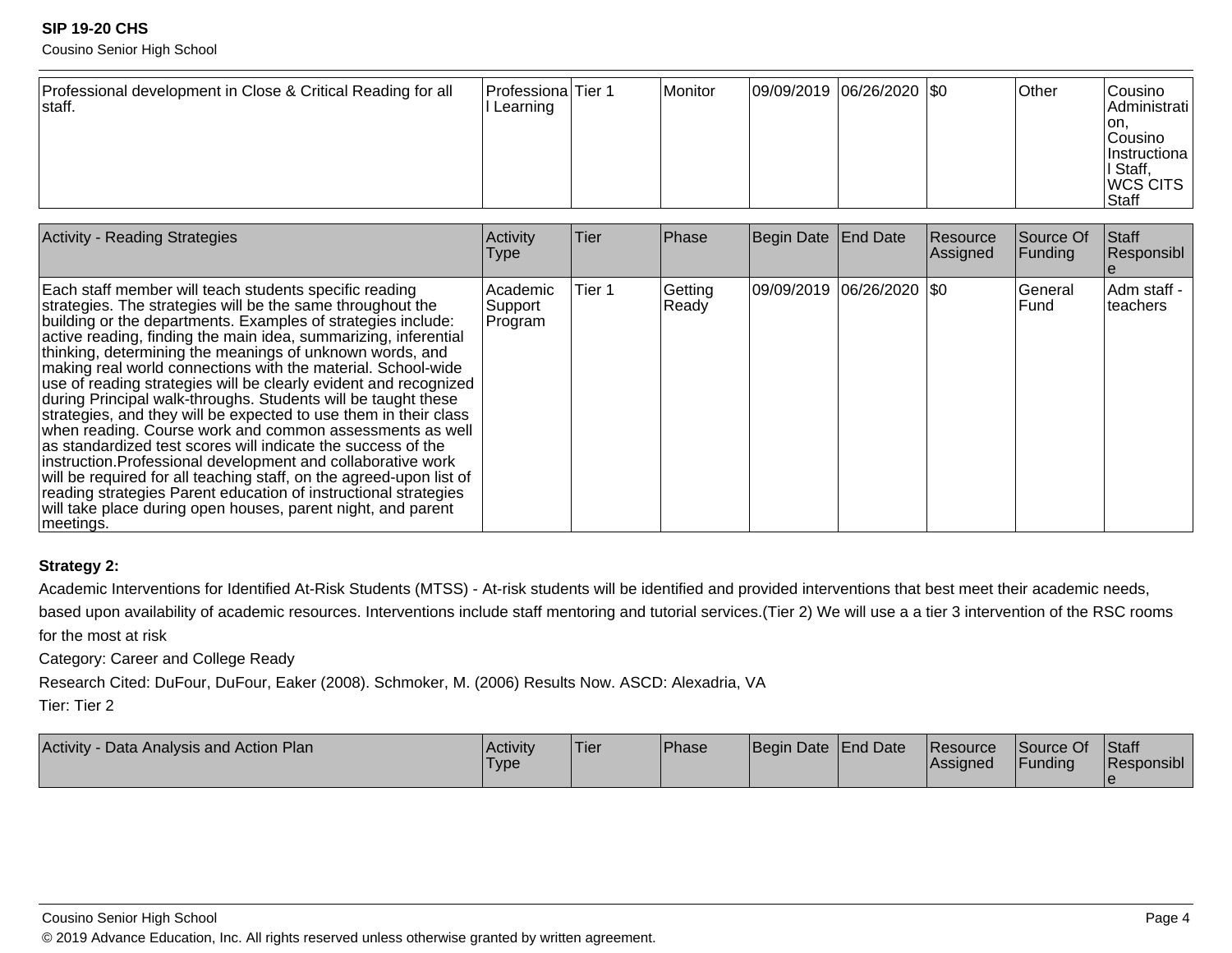Cousino Senior High School

| Staff will review available student data (attendance, common<br>Academic<br>assessments, MME, SAT?PSAT, observations, CCR results<br> Support <br>and writing assessments etc.) to identify at-risk students and<br> Program<br>their strengths and weaknesses. Based on the student profiles,<br>students will be prescribed interventions to be monitored by<br>linstructional and administrative staff. | Tier 1 | Gettina<br>Ready | 09/09/2019  06/29/2020  \$0 |  |  | <b>Other</b> | lCousino<br>Instructional<br>I Staff.<br>lCousino<br>lSupport<br>Staff,<br>lCousino.<br>Administrati<br>∣ve Staff,<br>District<br>level CITS |
|------------------------------------------------------------------------------------------------------------------------------------------------------------------------------------------------------------------------------------------------------------------------------------------------------------------------------------------------------------------------------------------------------------|--------|------------------|-----------------------------|--|--|--------------|----------------------------------------------------------------------------------------------------------------------------------------------|
|------------------------------------------------------------------------------------------------------------------------------------------------------------------------------------------------------------------------------------------------------------------------------------------------------------------------------------------------------------------------------------------------------------|--------|------------------|-----------------------------|--|--|--------------|----------------------------------------------------------------------------------------------------------------------------------------------|

| Activity - MTSS Intervention team                                                                                                                                                                                     | <b>Activity</b><br><b>Type</b>                                        | Tier   | <b>IPhase</b>    | Begin Date End Date       | Resource<br><b>Assigned</b> | Source Of<br><b>IFunding</b> | Staff<br>Responsibl                                    |
|-----------------------------------------------------------------------------------------------------------------------------------------------------------------------------------------------------------------------|-----------------------------------------------------------------------|--------|------------------|---------------------------|-----------------------------|------------------------------|--------------------------------------------------------|
| MTSS Team and Intervention support team to address the<br>most at risk and to determine the action steps. Maintain focus<br>school reports and action research to provide updates quarterly Program,<br>to all staff. | <b>Behavioral</b><br> Support <br>l Academic<br>∣Support i<br>Program | Tier 1 | Getting<br>Ready | 09/09/2019 06/30/2020 \$0 |                             | lGeneral<br>l Fund           | Adm. Staff -<br>Teachers -<br>lSupport<br><b>Staff</b> |

#### **Strategy 3:**

Writing within Content Area - All English teachers will teach their students the writing process - prewriting drafting, editing, revising, publishing, and reflection.

Each teacher will be required to assign a writing project (following the writing process) every semester. Teachers will teach students how to write the paper.

The teacher will grade it using the approved rubric.

Science and Math will focus on informational writing.

Social Students will focus on informational and argumentative writing.

English will focus on narrative, argumentative, and informational writing.

Electives can choose the form of writing that best matches their purpose each semester.

Category: English/Language Arts

Research Cited: Reeves, D. B. (2010, November). The Write Way. American School Board Journal: www.asbj.com

Tier: Tier 1

| Activity - Writing Across the curriculm                                                                                                                                                                                                                          | Activity<br>Type | Tier | <b>IPhase</b>    | Begin Date End Date        | <b>Resource</b><br>Assigned | <b>Source Of</b><br>IFundina | <b>Staff</b><br>Responsibl                                      |
|------------------------------------------------------------------------------------------------------------------------------------------------------------------------------------------------------------------------------------------------------------------|------------------|------|------------------|----------------------------|-----------------------------|------------------------------|-----------------------------------------------------------------|
| Teachers assigned to CCR will extend the learning to writing to  Professiona Tier 1<br>create the urgency for students.<br>Will use SAT like materials and process to teach students the<br>process of writing needed to be successful on state<br>lassessments. | Learning         |      | Getting<br>Ready | 09/09/2019 06/30/2020  \$0 |                             | <b>Other</b>                 | CITS Staff,<br>Cousino<br> Administrati  <br>on, MISD<br>lStaff |

Cousino Senior High School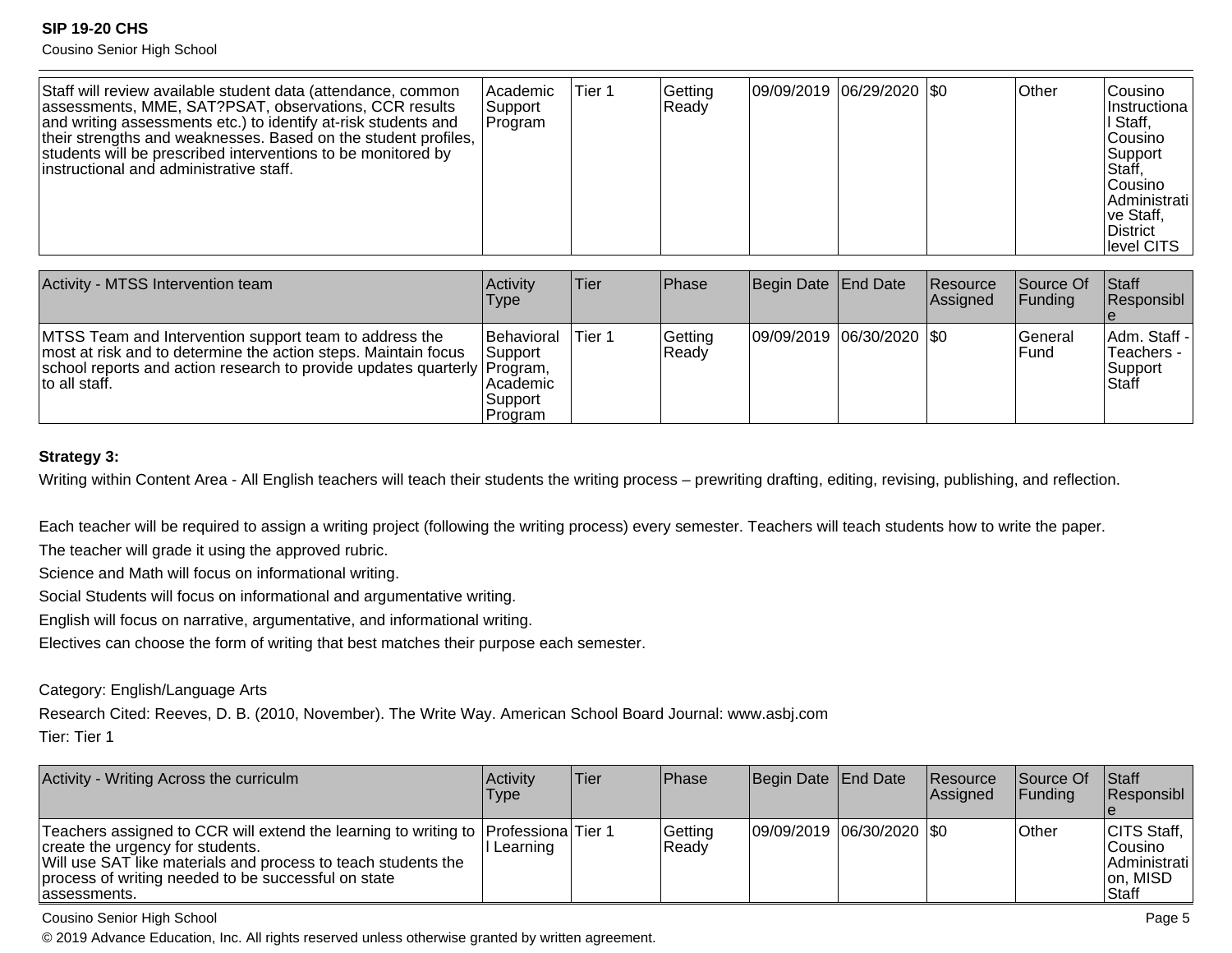## **Goal 2: College and career readiness will be promoted by increasing achievement inMathematics.**

#### **Measurable Objective 1:**

85% of Ninth, Tenth, Eleventh and Twelfth grade Black or African-American, Asian, Bottom 30%, White, Economically Disadvantaged, Gifted and Talented, Hispanic or Latino, Students with Disabilities, English Learners, Two or More Races, American Indian or Alaska Native and Native Hawaiian or Other Pacific Islander studentswill demonstrate a proficiency toward college readiness in Mathematics by 06/01/2022 as measured by SAT..

#### **Strategy 1:**

Common Instructional Practices - Teachers will implement common instructional components that maximize instructional time. - Common Instructional Practices -Teachers will implement common instructional components that maximize instructional time.

#### Category: Mathematics

Research Cited: Burns, M., & Silbey, R. (2001). Math journals boost real learning. Instructor, 110(7), 18-20.

Tier: Tier 1

| <b>BEPE/Gradual Release</b><br>Activity -                                                                                                                                                                                                                                                                                                                                                                                                                                                                                                                                                                                                                                           | Activity<br><b>Type</b> | Tier | Phase     | Begin Date End Date         | <b>Resource</b><br>Assigned | Source Of<br>Funding | Staff<br>Responsibl                                                                          |
|-------------------------------------------------------------------------------------------------------------------------------------------------------------------------------------------------------------------------------------------------------------------------------------------------------------------------------------------------------------------------------------------------------------------------------------------------------------------------------------------------------------------------------------------------------------------------------------------------------------------------------------------------------------------------------------|-------------------------|------|-----------|-----------------------------|-----------------------------|----------------------|----------------------------------------------------------------------------------------------|
| All teachers are expected to use the BEPE model of instruction   Professiona   Tier 1<br>on a daily basis.<br>Examples of bellringers, engaged students, practicing work,<br>and endings will be asked for by the principal. Each teacher<br>will provide examples upon request, and for curricular work.<br>All students are expected to be engaged and working in the<br>classrooms from bell to bell.<br>Course work and common assessments will tell the teachers if<br>the BEPE model is working.<br>Staff will continue to use the BEPE model, work collaboratively<br>to improve instruction, and observe each other's instruction.<br>Ongoing PD needed to insure fidelity. | Learning                |      | Implement | 09/09/2019  06/29/2020  \$0 |                             | Other                | Cousino<br>IInstructiona<br>I Staff,<br>lCousino<br>l Administrati<br>on, WCS<br><b>CITS</b> |

#### **Strategy 2:**

Visible Learning Targets - All teachers will have visible learning targets for the day's instruction. Teachers periodically connect the day's instruction to the learningtarget.

The principal and other teachers will look for visible learning targets daily.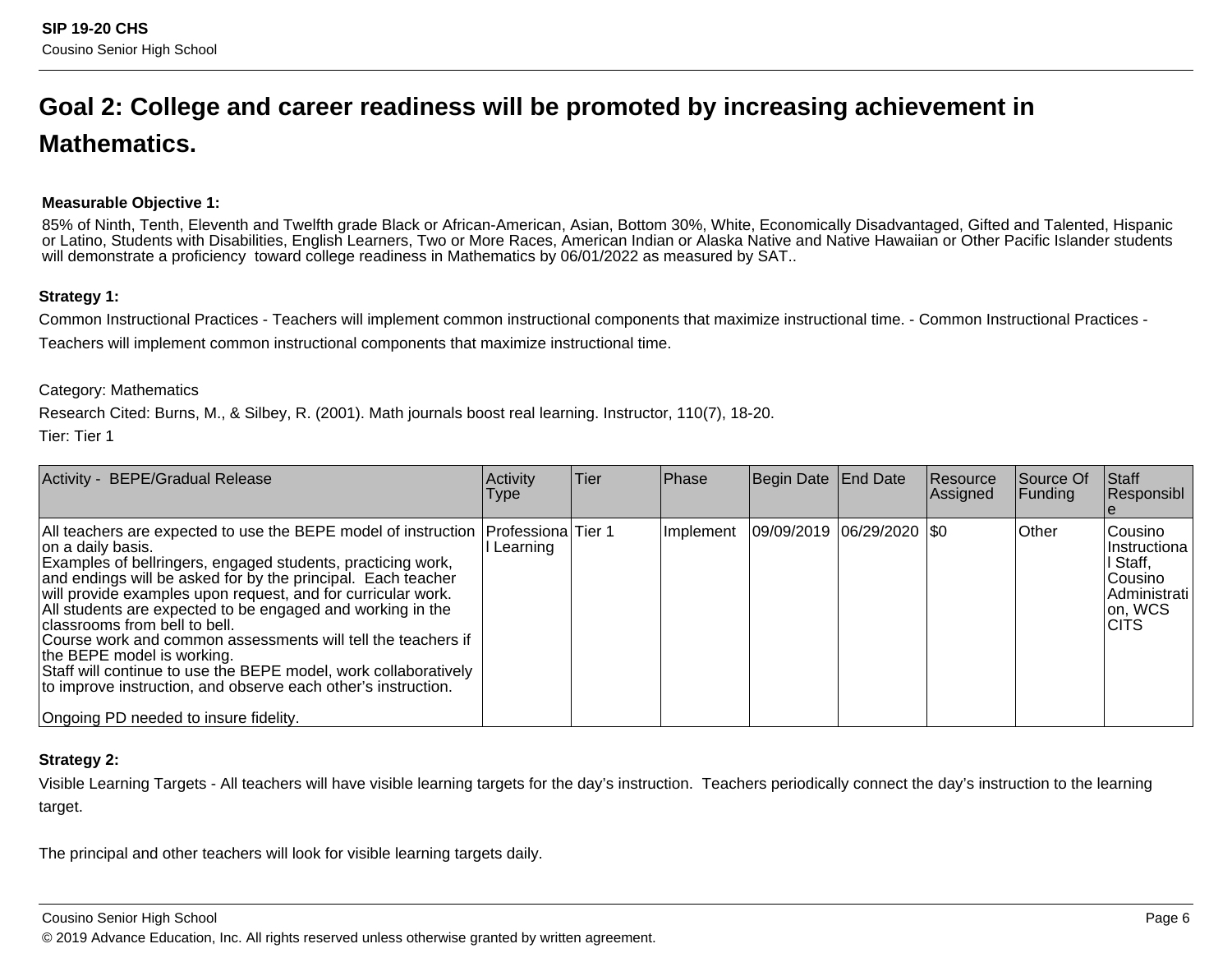#### Category: Career and College Ready

Tier: Tier 1

| <b>Activity - Learning Targets</b>                                                                                                                                                                                                                          | <b>Activity</b><br><b>Type</b>   | ∣Tier∶ | <b>IPhase</b> | Begin Date   End Date       | Resource<br>Assigned | <b>Source Of</b><br><b>IFundina</b> | <b>Staff</b><br>Responsibl |
|-------------------------------------------------------------------------------------------------------------------------------------------------------------------------------------------------------------------------------------------------------------|----------------------------------|--------|---------------|-----------------------------|----------------------|-------------------------------------|----------------------------|
| The students should be able to see the visible learning target<br>for the day and explain how it relates to the classroom<br>linstruction.<br>Staff will discuss the use and effectiveness of visible learning<br>targets in staff and department meetings. | Academic<br> Support <br>Program | Tier 1 | Monitor       | 09/09/2019  06/29/2020  \$0 |                      | lGeneral<br>l Fund                  | All staff and<br>ladm.     |

#### **Strategy 3:**

Math Support/Reteaching - Math teachers will apply strategic reteaching within each math class based on state and local data.(Blue Books) Students will be expectedto master prerequisites they failed to learn from prior years.

Category: Mathematics

Tier: Tier 2

| <b>Activity - MAC</b>                                                                                                                                                                                              | Activity<br>Type                                                              | lTier. | Phase | Begin Date End Date       | <b>Resource</b><br><b>Assigned</b> | Source Of<br>IFundina    | <b>Staff</b><br><b>Responsibl</b>                    |
|--------------------------------------------------------------------------------------------------------------------------------------------------------------------------------------------------------------------|-------------------------------------------------------------------------------|--------|-------|---------------------------|------------------------------------|--------------------------|------------------------------------------------------|
| Math teachers will apply strategic reteaching within each math<br>class based on state and local data. (Blue Books) Students will<br>be expected to master prerequisites they failed to learn from<br>prior years. | <b>Academic</b><br><b>Support</b><br>Program,<br><b>Direct</b><br>Instruction | Tier 2 |       | 09/09/2019 06/29/2020 \$0 |                                    | lGeneral<br><b>IFund</b> | lMath<br><b>Idepartment</b><br>. Adm.<br><b>CITS</b> |

#### **Strategy 4:**

8 Mathematical Practices - Teachers will use two or more of the 8 Mathematical Practices during their daily math instructional time as they teach the state standardsCategory: Mathematics

Research Cited: Adelman, C. (1999). Answers in the toolbox. Washington, DC: US Department of Education. Retrieved from U.S. Department of Education website: http://www2.ed.gov/pubs/Toolbox/index.html.

Burris, C., Heubert, J., & Levin, H. (2004). Math acceleration for all. Improving Achievement in Math and Science, 61(5),

68-71. Retrieved from http://www.schoolwisepress.com/seminar /2008\_12/FastMath.pdf.

Tier: Tier 1

| 8 Mathematical Practices<br>Activity - 8 | <b>Activity</b><br><b>Type</b> | Tier | <b>Phase</b> | Begin Date End Date | Resource<br>Assianed | Source Of<br><b>Funding</b> | <b>Staff</b><br>Responsibl |
|------------------------------------------|--------------------------------|------|--------------|---------------------|----------------------|-----------------------------|----------------------------|
|                                          |                                |      |              |                     |                      |                             |                            |

Cousino Senior High School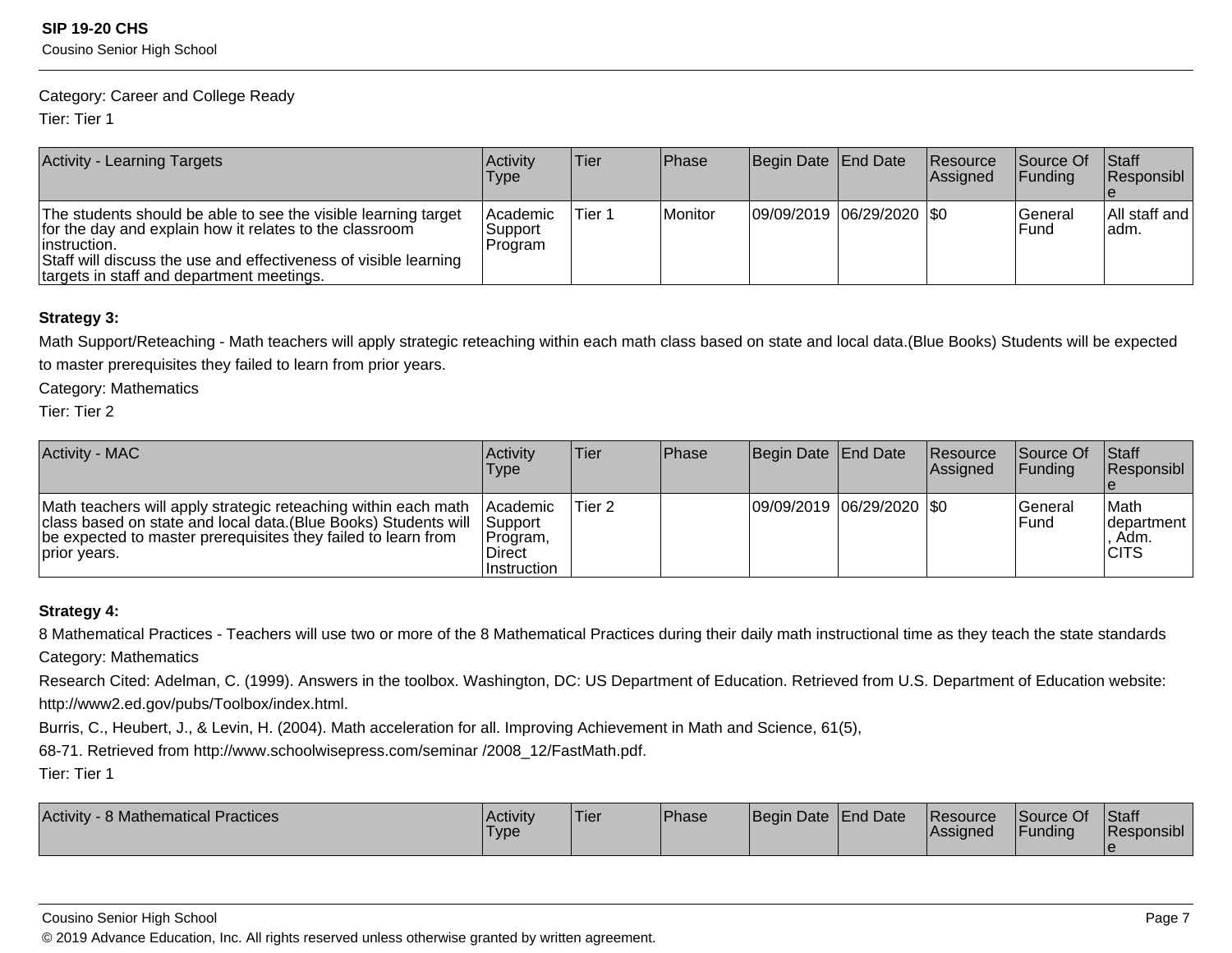| instruction<br>Teachers will include math tasks into maior units of<br>e the use of the 8 Mathematical F<br>lin order to facilitate<br>Practices. | Gettinc<br>Ready | Tier | Getting<br>Read | 109/01/2019 | 106/01/2020<br>ZUZU | 1\$C | General<br>—<br>-und | Math<br>Teachers<br>$\bigcap$<br>Adm.<br>◡ |
|---------------------------------------------------------------------------------------------------------------------------------------------------|------------------|------|-----------------|-------------|---------------------|------|----------------------|--------------------------------------------|
|---------------------------------------------------------------------------------------------------------------------------------------------------|------------------|------|-----------------|-------------|---------------------|------|----------------------|--------------------------------------------|

### **Goal 3: College and career readiness will be promoted by increasing achievement in Science.**

#### **Measurable Objective 1:**

85% of Ninth, Tenth, Eleventh and Twelfth grade Black or African-American, Asian, Bottom 25%, Bottom 30%, White, Economically Disadvantaged, Free/ReducedLunch, Gifted and Talented, Hispanic or Latino, Improvement from 10th to 12th Grade, Improvement from 8th to 10th Grade, Students with Disabilities, English Learners, Two or More Races, American Indian or Alaska Native, Native Hawaiian or Other Pacific Islander and Top 75% students will demonstrate a proficiencytoward college readiness in Science by 06/01/2022 as measured by Common Local Assessments.

#### **Strategy 1:**

Close & Critical Reading 19-20 - All teachers with the excetion of math will give students a CCR quarterly. These will be graded and the data reported in performancematters before the end of the quarter. The CCR data will be shared with students in a timely manner. All teachers will teach their students the specific reading skillsidentified in the CCR. Staff will need training in this. Departments or the entire staff could begin "norming" sessions for the grading of CCR.

Category: Career and College Ready

Research Cited: Anderson, R.C., & Pearson, P.D. (1984). "A Schema-Theoretic View of Basic Processes in Reading Comprehension." In P.D. Pearson, R. Barr, M.L.Kamil, & P. Mosenthal (Eds.), Handbook of Reading Research (pp.255-291). New York: Longman.; Meyer, B.J.F., & Rice, G.E. (1984). "The Structure of Text." In P.D.Pearson, R. Barr, M.L. Kamil, & P. Mosenthal (Eds.), Handbook of Reading Research (pp.319-351). New York: Longman; Gallagher, M., & Pearson, P.D. (1989)"Discussion,

Comprehension, and Knowledge Acquisition in Content Area Classrooms" (Tech. Rep. No. 480). Urbana, IL: University of Illinois, Center for the Study of Reading;Pearson, P. David, L.R. Roehler, J.A. Dole, and G.G. Duffy. 1992.

"Developing Expertise in Reading Comprehension." In S. Jay Samuels and Alan Farstrup, eds. What Research Has to Say About Reading Instruction, 2nd Edition.Newark, DE: International Reading Association.

Tier: Tier 1

| Activity - Professional Development for All Staff                                                                  | Activity<br><b>Type</b>                | Tier | Phase            | Begin Date End Date           | <b>IResource</b><br><b>Assigned</b> | Source Of<br><b>IFunding</b> | Staff<br>Responsibl                                                                                               |
|--------------------------------------------------------------------------------------------------------------------|----------------------------------------|------|------------------|-------------------------------|-------------------------------------|------------------------------|-------------------------------------------------------------------------------------------------------------------|
| Staff will receive professional development on implementing<br>Close & Critical and Writing Across the Curriculum. | <b>IProfessionalTier 1</b><br>Learning |      | Getting<br>Ready | $ 09/09/2019 06/29/2020 $ \$0 |                                     | <b>Other</b>                 | <b>Cousino</b><br>Ilnstructional<br>II Staff,<br><b>Cousino</b><br>Administrati<br>∣ve Staff,<br><b>IWCS CITS</b> |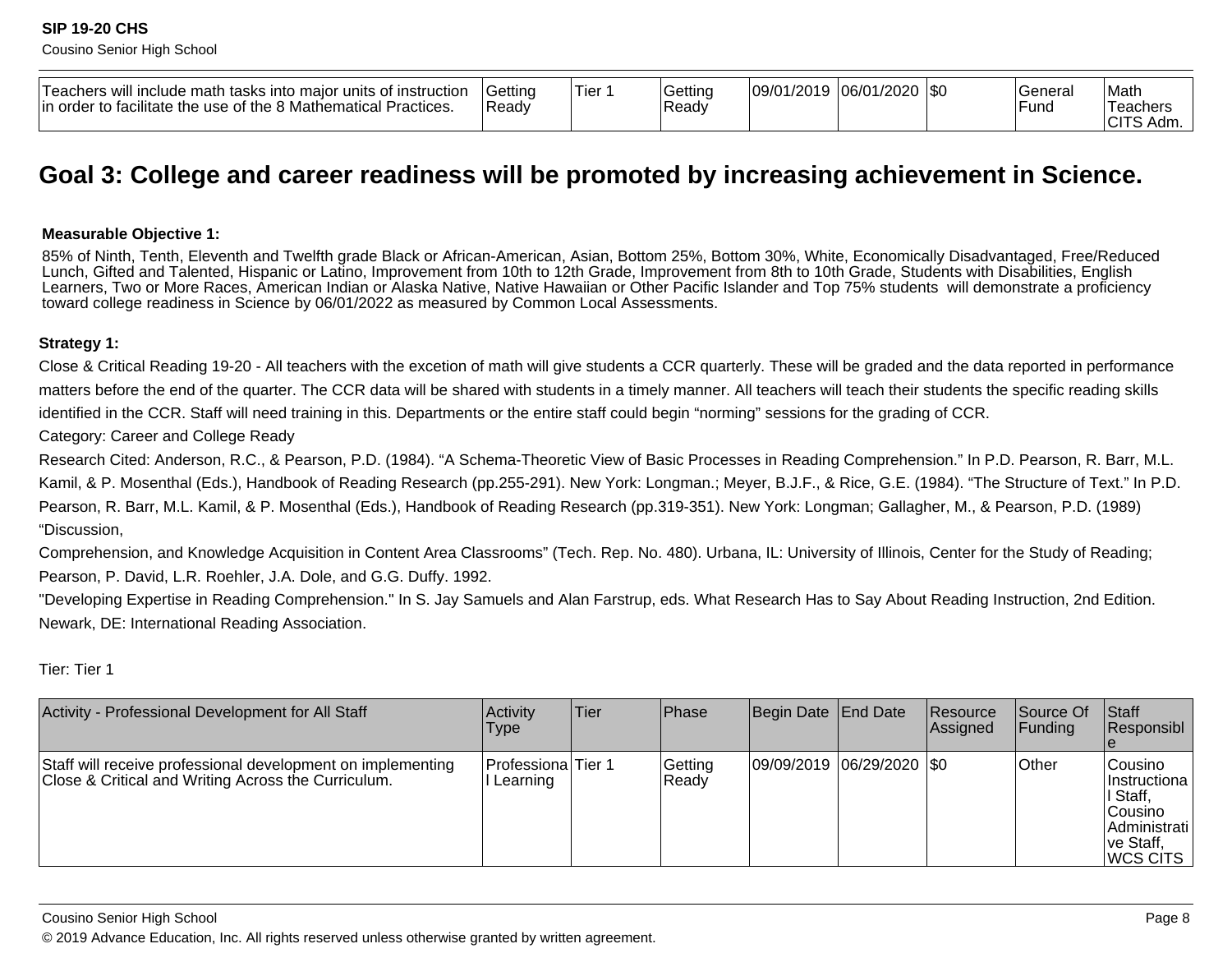#### **Strategy 2:**

Academic Interventions for At-Risk Students - At-risk students will be identified and provided interventions that best meet their academic needs, based upon availabilityof academic resources. Interventions include staff mentoring and tutorial services.(Tier 2) We will use a a tier 3 intervention have provided the resources

Category: Science

Research Cited: DuFour, DuFour, Eaker (2008). Schmoker, M. (2006) Results Now. ASCD: Alexadria, VA

Tier: Tier 2

| Activity - Data Analysis and Action Plan                                                                                                                                                                                                                                                                                                                    | Activity<br><b>Type</b>           | <b>Tier</b> | <b>Phase</b>     | Begin Date End Date         | <b>Resource</b><br>Assigned | <b>Source Of</b><br><b>Funding</b> | Staff<br>Responsibl                                                                                                 |
|-------------------------------------------------------------------------------------------------------------------------------------------------------------------------------------------------------------------------------------------------------------------------------------------------------------------------------------------------------------|-----------------------------------|-------------|------------------|-----------------------------|-----------------------------|------------------------------------|---------------------------------------------------------------------------------------------------------------------|
| Staff will review available student data (attendance, common<br>assessments, MME, observations, CCR results and writing<br>assessments etc.) to identify at-risk students and their<br>strengths and weaknesses. Based on the student profiles,<br>students will be prescribed interventions to be monitored by<br>linstructional and administrative staff. | l Academic<br> Support<br>Program | Tier 2      | Getting<br>Ready | 09/02/2019 06/01/2022   \$0 |                             | <b>Other</b>                       | lCousino l<br>IInstructiona<br>l Staff,<br>lCousino.<br> Support<br>Staff,<br>Cousino<br> Administrati<br>lve Staff |

#### **Strategy 3:**

Writing within Content Area - All English teachers will teach their students the writing process – prewriting drafting, editing, revising, publishing, and reflection. Each teacher will be required to assign a writing project (following the writing process) every semester. Teachers will teach students how to write the paper. The teacher willgrade it. Science and Math will focus on informational writing. Social Students will focus on informational and argumentative writing. English will focus on narrative,argumentative, and informational writing. Electives can choose the form of writing that best matches their purpose each semester.

Category: Career and College Ready

Research Cited: Reeves, D. B. (2010, November). The Write Way. American School Board Journal: www.asbj.com

Tier: Tier 1

| Activity - Writing Across the curriculm                                                                                                                                                                                                                                                                                                                                                                                                                                                                                                   | Activity<br>Type                 | <b>ITier</b> | Phase            | Begin Date End Date |                           | Resource<br>Assigned | Source Of<br><b>Funding</b> | <b>Staff</b><br>Responsibl                                             |
|-------------------------------------------------------------------------------------------------------------------------------------------------------------------------------------------------------------------------------------------------------------------------------------------------------------------------------------------------------------------------------------------------------------------------------------------------------------------------------------------------------------------------------------------|----------------------------------|--------------|------------------|---------------------|---------------------------|----------------------|-----------------------------|------------------------------------------------------------------------|
| Each teacher will be required to assign a writing project<br>(following the writing process) every semester. Teachers will<br>teach students how to write the paper. The teacher will grade it<br>using approved rubric. Science and Math will focus on<br> informational writing. Social Students will focus on informational <br>and argumentative writing. English will focus on narrative,<br>argumentative, and informational writing. Electives can choose<br>the form of writing that best matches their purpose each<br>semester. | Professiona Tier 1<br>I Learning |              | Getting<br>Ready |                     | 09/09/2019 06/01/2022 \$0 |                      | <b>Other</b>                | CITS staff,<br>lCousino l<br>Administrati<br>on, MISD<br><b>Istaff</b> |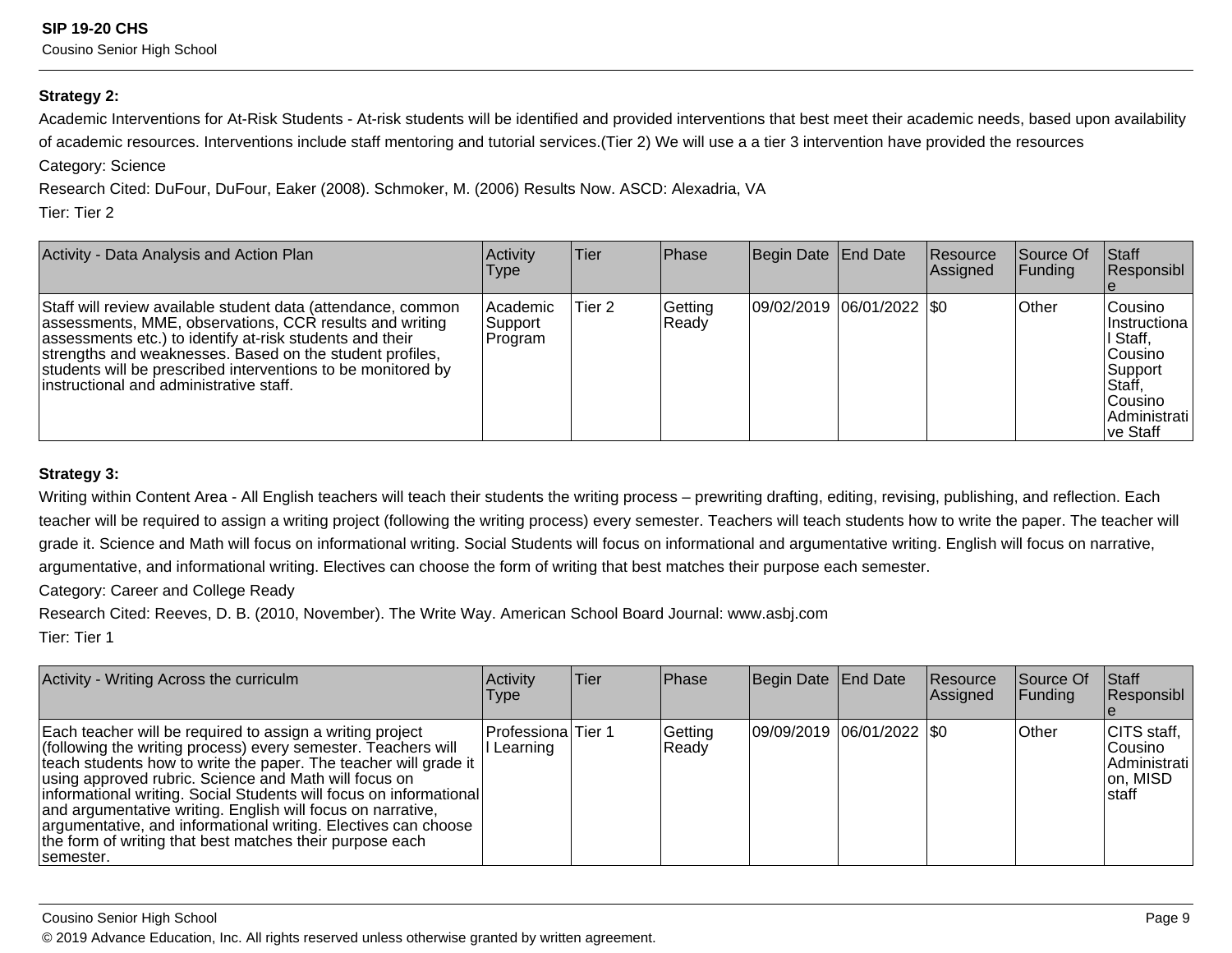#### **Strategy 4:**

Math Across the curriculum - Math, Science and selected elective teachers will implement math correctives during bell work or within the context of the content beingtaught to improve school wide math achievement.

Category: Science

Tier: Tier 2

| <b>Activity - MAC</b>                                                                                                                                                                                                                 | <b>Activity</b><br>Type                               | Tier   | l Phase          | Begin Date End Date         | <b>Resource</b><br>Assigned | Source Of<br><b>IFunding</b> | <b>∣Staff</b><br>Responsibl |
|---------------------------------------------------------------------------------------------------------------------------------------------------------------------------------------------------------------------------------------|-------------------------------------------------------|--------|------------------|-----------------------------|-----------------------------|------------------------------|-----------------------------|
| Teachers within Science, Math and selected electives will<br> implement a strategic data based set of skills developed by the  Support<br>math department to be delivered for students throughout the<br>vear to improve math skills. | Academic <br>Program,<br><b>Direct</b><br>Instruction | Tier 2 | Getting<br>Ready | 09/09/2019  06/01/2020  \$0 |                             | <b>General</b><br>lFund      | Adm, Math<br><b>ICITS</b>   |

### **Goal 4: College and career readiness will be promoted by increasing achievement in reading.**

#### **Measurable Objective 1:**

85% of Ninth, Tenth, Eleventh and Twelfth grade Black or African-American, Asian, Bottom 30%, White, Economically Disadvantaged, Gifted and Talented, Hispanic or Latino, Students with Disabilities, English Learners, Two or More Races, American Indian or Alaska Native and Native Hawaiian or Other Pacific Islander studentswill demonstrate a proficiency toward college readiness in Reading by 06/01/2022 as measured by performance on the SAT.

#### **Strategy 1:**

Academic Interventions for Identified At-Risk Students (MTSS) - At-risk students will be identified and provided interventions that best meet their academic needs,

based upon availability of academic resources. Interventions include staff mentoring and tutorial services.(Tier 2) We will use a a tier 3 intervention when resources areprovided.

Category: English/Language Arts

Research Cited: DuFour, DuFour, Eaker (2008). Schmoker, M. (2006) Results Now. ASCD: Alexadria, VA

Tier: Tier 2

| Activity - Data Analysis and Action Plan                                                                                                                                                                                                                                                                                                                    | <b>Activity</b><br><b>Type</b>         | lTier. | <b>IPhase</b>    | Begin Date End Date           | <b>Resource</b><br><b>Assigned</b> | <b>Source Of</b><br>IFundina | $\vert$ Staff<br>Responsibl                                                             |
|-------------------------------------------------------------------------------------------------------------------------------------------------------------------------------------------------------------------------------------------------------------------------------------------------------------------------------------------------------------|----------------------------------------|--------|------------------|-------------------------------|------------------------------------|------------------------------|-----------------------------------------------------------------------------------------|
| Staff will review available student data (attendance, common<br>assessments, MME, observations, CCR results and writing<br>assessments etc.) to identify at-risk students and their<br>strengths and weaknesses. Based on the student profiles,<br>students will be prescribed interventions to be monitored by<br>linstructional and administrative staff. | <b>Academic</b><br> Support<br>Program | Tier 2 | Getting<br>Ready | $ 09/09/2019 06/22/2020 $ \$0 |                                    | <b>Other</b>                 | lCousino l<br>Ilnstructiona l<br>I Staff.<br>lCousino l<br> Administrati  <br>lve Staff |

#### Cousino Senior High School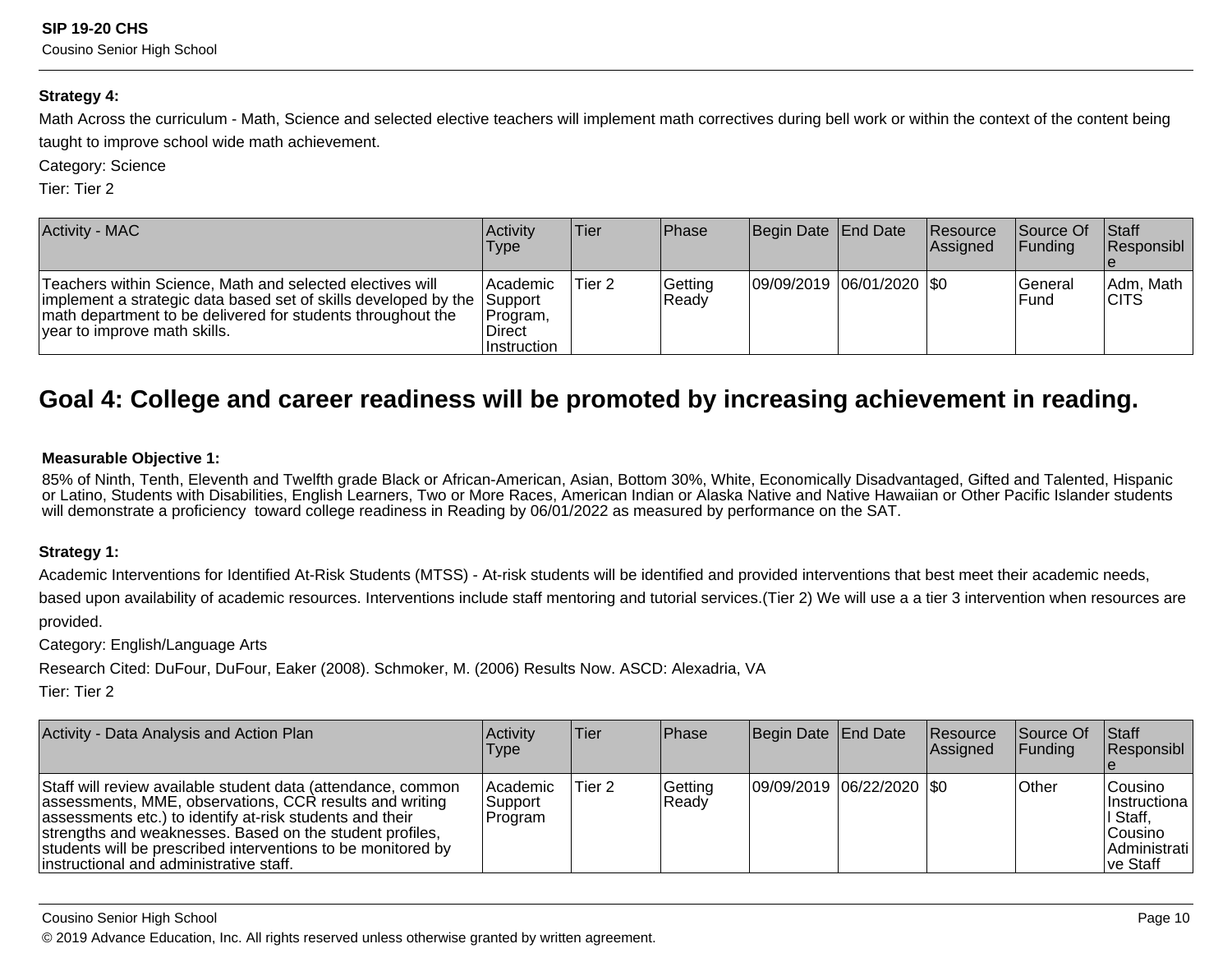#### **Strategy 2:**

Writing within Content - ELA, SS, and selective elective teachers will teach their students the writing process – prewriting drafting, editing, revising, publishing, andreflection. Each teacher will be required to assign a writing project (following the writing process) every semester. Teachers will teach students how to write the paper.The teacher will grade it. Science and Math will focus on informational writing. Social Students will focus on informational and argumentative writing. English will focuson narrative, argumentative, and informational writing. Electives can choose the form of writing that best matches their purpose each semester.

Category: Career and College Ready

Research Cited: Reeves, D. B. (2010, November). The Write Way. American School Board Journal: www.asbj.comTier: Tier 1

| Activity - Writing Across the curriculm                                                                                                                                                                                                                                                                                                                                                                                                                                                                                                   | Activity<br><b>Type</b>          | Tier | <b>Phase</b>     | Begin Date End Date |                             | Resource<br>Assigned | Source Of<br> Funding | <b>Staff</b><br>Responsibl                                             |
|-------------------------------------------------------------------------------------------------------------------------------------------------------------------------------------------------------------------------------------------------------------------------------------------------------------------------------------------------------------------------------------------------------------------------------------------------------------------------------------------------------------------------------------------|----------------------------------|------|------------------|---------------------|-----------------------------|----------------------|-----------------------|------------------------------------------------------------------------|
| Each teacher will be required to assign a writing project<br>(following the writing process) every semester. Teachers will<br>teach students how to write the paper. The teacher will grade it<br>using approved rubric. Science and Math will focus on<br> informational writing. Social Students will focus on informational <br>and argumentative writing. English will focus on narrative,<br>argumentative, and informational writing. Electives can choose<br>the form of writing that best matches their purpose each<br>semester. | Professiona Tier 1<br>I Learning |      | Getting<br>Ready |                     | 09/09/2019  06/22/2020  \$0 |                      | <b>Other</b>          | CITS staff,<br>lCousino l<br>Administrati<br>on, MISD<br><b>Istaff</b> |

### **Goal 5: College and Career Readiness by increasing achievement in the social sciences.**

#### **Measurable Objective 1:**

85% of Ninth, Tenth, Eleventh and Twelfth grade Black or African-American, Asian, Bottom 30%, White, Economically Disadvantaged, Gifted and Talented, Hispanic or Latino, Students with Disabilities, English Learners, Two or More Races, American Indian or Alaska Native and Native Hawaiian or Other Pacific Islander studentswill demonstrate a proficiency in Social Studies by 06/13/2022 as measured by state assessments.

#### **Strategy 1:**

Professional Learning Communities - Staff will collaborate as a professional learning community to strengthen the vertical and horizontal alignment between curriculum,instruction and assessment practices in all core and elective content areas.

Category:

Research Cited: Professional Learning Communities at Work, R. DuFour (1998); Whatever It Takes, R. DuFour (2004); Learning by Doing, T. Many (2012); ResultsNOW, M. Schmoker;.

Tier I: The Forgotten Tier, J. Allain (2011); Visual Learning, J. Hattie (2009); Common Formative Assessment, Bailey and Jakicic (2014).

Tier: Tier 1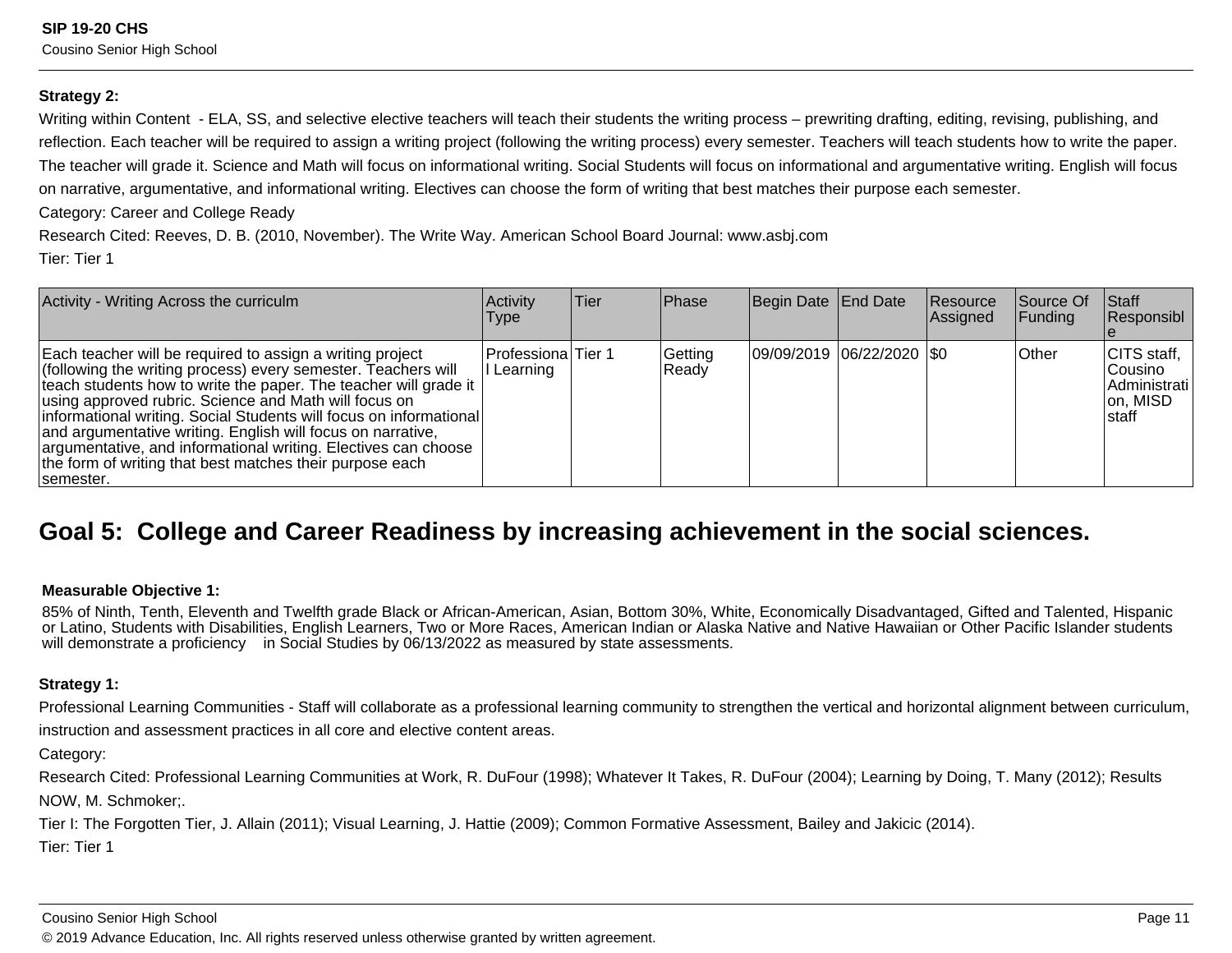Cousino Senior High School

| <b>Activity - BEPE</b>                                                                                                                                                                                                                                                                                                                                                                                                                                                                                                                                                                                                                                                          | Activity<br><b>Type</b> | lTier. | Phase | Begin Date End Date                       | Resource<br>Assigned | Source Of<br><b>Funding</b> | <b>Staff</b><br>Responsibl                             |
|---------------------------------------------------------------------------------------------------------------------------------------------------------------------------------------------------------------------------------------------------------------------------------------------------------------------------------------------------------------------------------------------------------------------------------------------------------------------------------------------------------------------------------------------------------------------------------------------------------------------------------------------------------------------------------|-------------------------|--------|-------|-------------------------------------------|----------------------|-----------------------------|--------------------------------------------------------|
| All teachers are expected to use the BEPE model of instruction   Professiona   Tier 1<br>on a daily basis. Examples of bellringers, engaged students,<br>practicing work, and endings will be asked for by the principal.<br>Each teacher will provide examples upon request, and for<br>curricular work. All students are expected to be engaged and<br>working in the classrooms from bell to bell. Course work and<br>common assessments will tell the teachers if the BEPE model<br>is working. Staff will continue to use the BEPE model, work<br>collaboratively to improve instruction, and observe each other's  <br>instruction. Ongoing PD needed to insure fidelity. | Learning                |        |       | Implement   09/09/2019   06/20/2022   \$0 |                      | <b>Other</b>                | lCousino l<br> Instructiona  <br>∣ Staff,<br> WCS CITS |

#### **Strategy 2:**

Academic Interventions for Identified At-Risk Students (MTSS) - At-risk students will be identified and provided interventions that best meet their academic needs,

based upon availability of academic resources. Interventions include staff mentoring and tutorial services.(Tier 2) We will use a a tier 3 intervention when resources areprovided.

Category: Social Studies

Research Cited: Professional Learning Communities at Work, R. DuFour (1998); Whatever It Takes, R. DuFour (2004); Learning by Doing, T. Many (2012); ResultsNOW, M. Schmoker;.

Tier I: The Forgotten Tier, J. Allain (2011); Visual Learning, J. Hattie (2009); Common Formative Assessment, Bailey and Jakicic (2014).

Tier: Tier 2

| Activity - MTSS Intervention team                                                                                                                                                                                     | Activity<br>Type                  | lTier. | Phase             | Begin Date End Date         | <b>Resource</b><br>Assigned | <b>Source Of</b><br><b>IFundina</b> | <b>Staff</b><br><b>Responsibl</b>    |
|-----------------------------------------------------------------------------------------------------------------------------------------------------------------------------------------------------------------------|-----------------------------------|--------|-------------------|-----------------------------|-----------------------------|-------------------------------------|--------------------------------------|
| MTSS Team and Intervention support team to address the<br>most at risk and to determine the action steps. Maintain focus<br>school reports and action research to provide updates quarterly Program<br>Ito all staff. | <b>Academic</b><br><b>Support</b> | Tier 2 | Gettina<br>'Ready | 09/01/2018  06/22/2020  \$0 |                             | <b>Other</b>                        | lCousino.<br>Instructiona<br>l Staff |

#### **Strategy 3:**

Reading Strategies - Each staff member will teach students specific reading strategies. The strategies will be the same throughout the building or the departments.Examples of strategies include: active reading, finding the main idea, summarizing, inferential thinking, determining the meanings of unknown words, and making realworld connections with the material.

School-wide use of reading strategies will be clearly evident and recognized during Principal walk-throughs.

Category: Career and College Ready

Research Cited: What Content-Area Teachers Should Know About Adolescent Literacy

National Institute for Literacy

Cousino Senior High School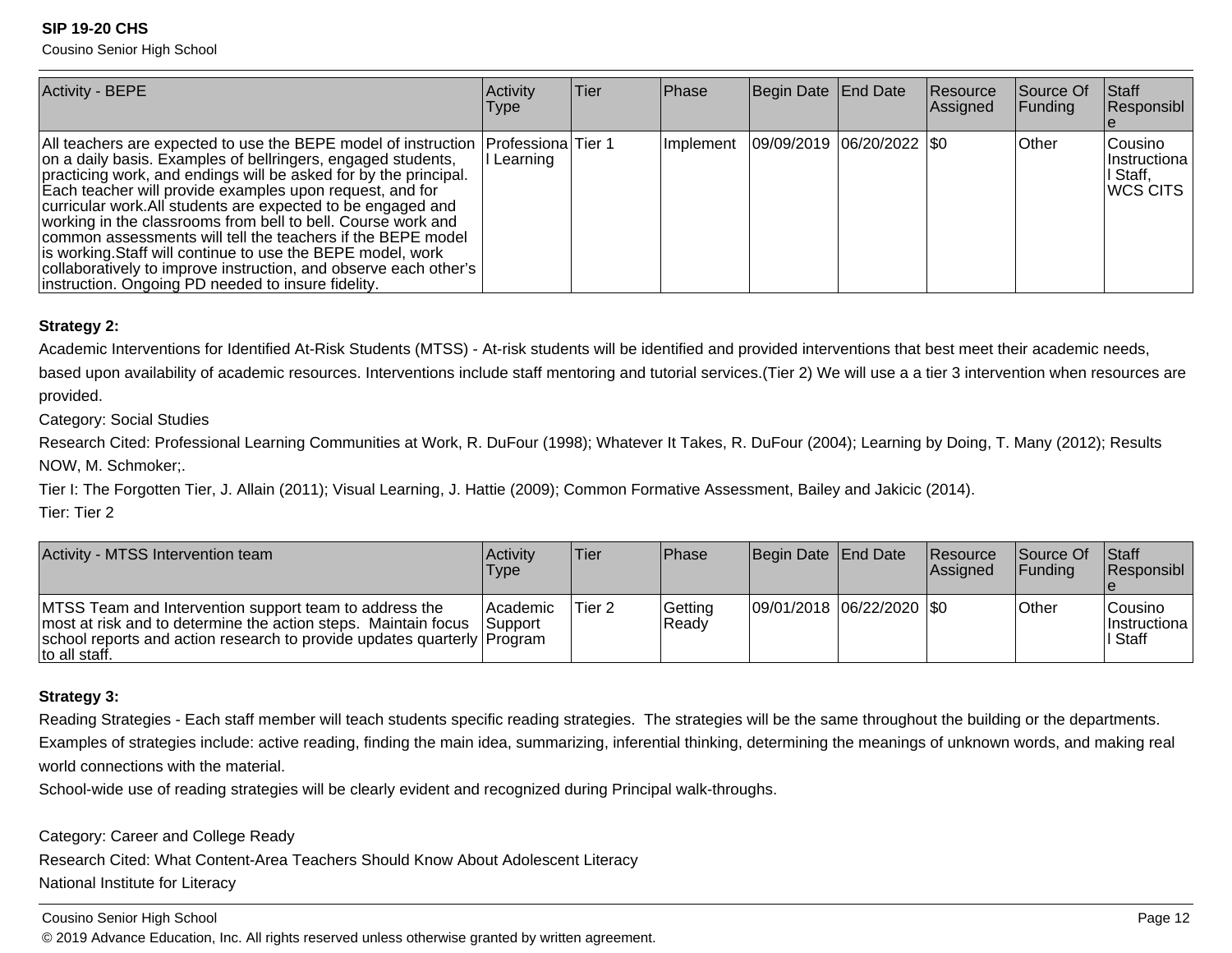Cousino Senior High School

#### US Department of Education

Tier: Tier 1

| <b>Activity - Reading Strategies</b>                                                                                                                                                                                                                                                                                                                                                                                                                                                                                                                                                                                                                                                                                                                                                                                                                                                        | Activity<br>Type      | Tier              | Phase     | Begin Date End Date         | <b>Resource</b><br>Assigned | Source Of<br>Funding | Staff<br>Responsibl                |
|---------------------------------------------------------------------------------------------------------------------------------------------------------------------------------------------------------------------------------------------------------------------------------------------------------------------------------------------------------------------------------------------------------------------------------------------------------------------------------------------------------------------------------------------------------------------------------------------------------------------------------------------------------------------------------------------------------------------------------------------------------------------------------------------------------------------------------------------------------------------------------------------|-----------------------|-------------------|-----------|-----------------------------|-----------------------------|----------------------|------------------------------------|
| Each staff member will teach students specific reading<br>strategies. The strategies will be the same throughout the<br>building or the departments. Examples of strategies include:<br>active reading, finding the main idea, summarizing, inferential<br>thinking, determining the meanings of unknown words, and<br>making real world connections with the material.<br>School-wide use of reading strategies will be clearly evident<br>and recognized during Principal walk-throughs.<br>Students will be taught these strategies, and they will be<br>expected to use them in their class when reading.<br>Course work and common assessments as well as<br>standardized test scores will indicate the success of the<br>instruction.<br>Professional development and collaborative work will be<br>required for all teaching staff, on the agreed-upon list of reading<br>strategies | Direct<br>Instruction | Tier <sub>1</sub> | Implement | 09/09/2019  06/29/2020  \$0 |                             | Other                | Cousino<br>Instructiona<br>I Staff |
| Parent education of instructional strategies will take place<br>during open houses, parent night, and parent meetings.                                                                                                                                                                                                                                                                                                                                                                                                                                                                                                                                                                                                                                                                                                                                                                      |                       |                   |           |                             |                             |                      |                                    |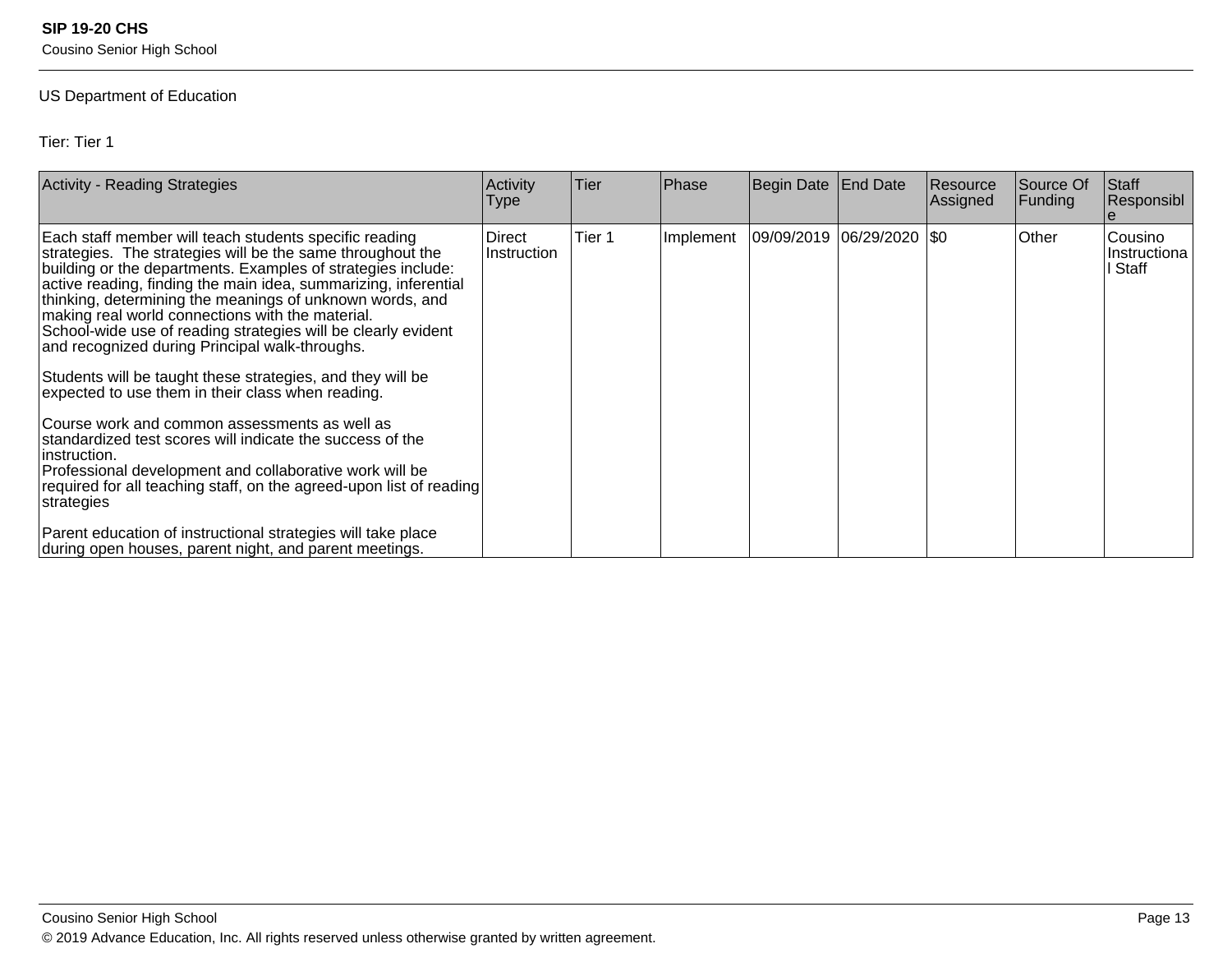### **Activity Summary by Funding Source**

#### **Below is a breakdown of your activities by funding source**

#### **General Fund**

| <b>Activity Name</b>               | Activity Description                                                                                                                                                                                                                     | Activity<br>Type                                                    | Tier   | Phase            | Begin Date | <b>End Date</b>    | Resource<br> Assigned | Staff<br>Responsibl                            |
|------------------------------------|------------------------------------------------------------------------------------------------------------------------------------------------------------------------------------------------------------------------------------------|---------------------------------------------------------------------|--------|------------------|------------|--------------------|-----------------------|------------------------------------------------|
|                                    | MTSS Intervention team   MTSS Team and Intervention support team to<br>address the most at risk and to determine the<br>action steps. Maintain focus school reports and<br>action research to provide updates quarterly to all<br>staff. | Behavioral<br>Support<br>Program,<br>Academic<br>Support<br>Program | Tier 1 | Getting<br>Ready | 09/09/2019 | $ 06/30/2020 $ \$0 |                       | Adm. Staff -<br>Teachers -<br>Support<br>Staff |
| <b>MAC</b>                         | Teachers within Science, Math and selected<br>electives will implement a strategic data based set<br>of skills developed by the math department to be<br>delivered for students throughout the year to<br>improve math skills.           | Academic<br>Support<br>Program,<br>Direct<br>Instruction            | Tier 2 | Getting<br>Ready | 09/09/2019 | 06/01/2020   \$0   |                       | Adm, Math<br><b>CITS</b>                       |
| <b>MAC</b>                         | Math teachers will apply strategic reteaching<br>within each math class based on state and local<br>data. (Blue Books) Students will be expected to<br>master prerequisites they failed to learn from prior<br>vears.                    | Academic<br>Support<br>Program,<br>Direct<br>Instruction            | Tier 2 |                  | 09/09/2019 | $ 06/29/2020 $ \$0 |                       | Math<br> department<br>. Adm.<br><b>CITS</b>   |
| 8 Mathematical<br><b>Practices</b> | Teachers will include math tasks into major units<br>of instruction in order to facilitate the use of the 8<br><b>Mathematical Practices.</b>                                                                                            | Getting<br>Ready                                                    | Tier 1 | Getting<br>Ready | 09/01/2019 | $ 06/01/2020 $ \$0 |                       | lMath<br>Teachers<br>CITS Adm.                 |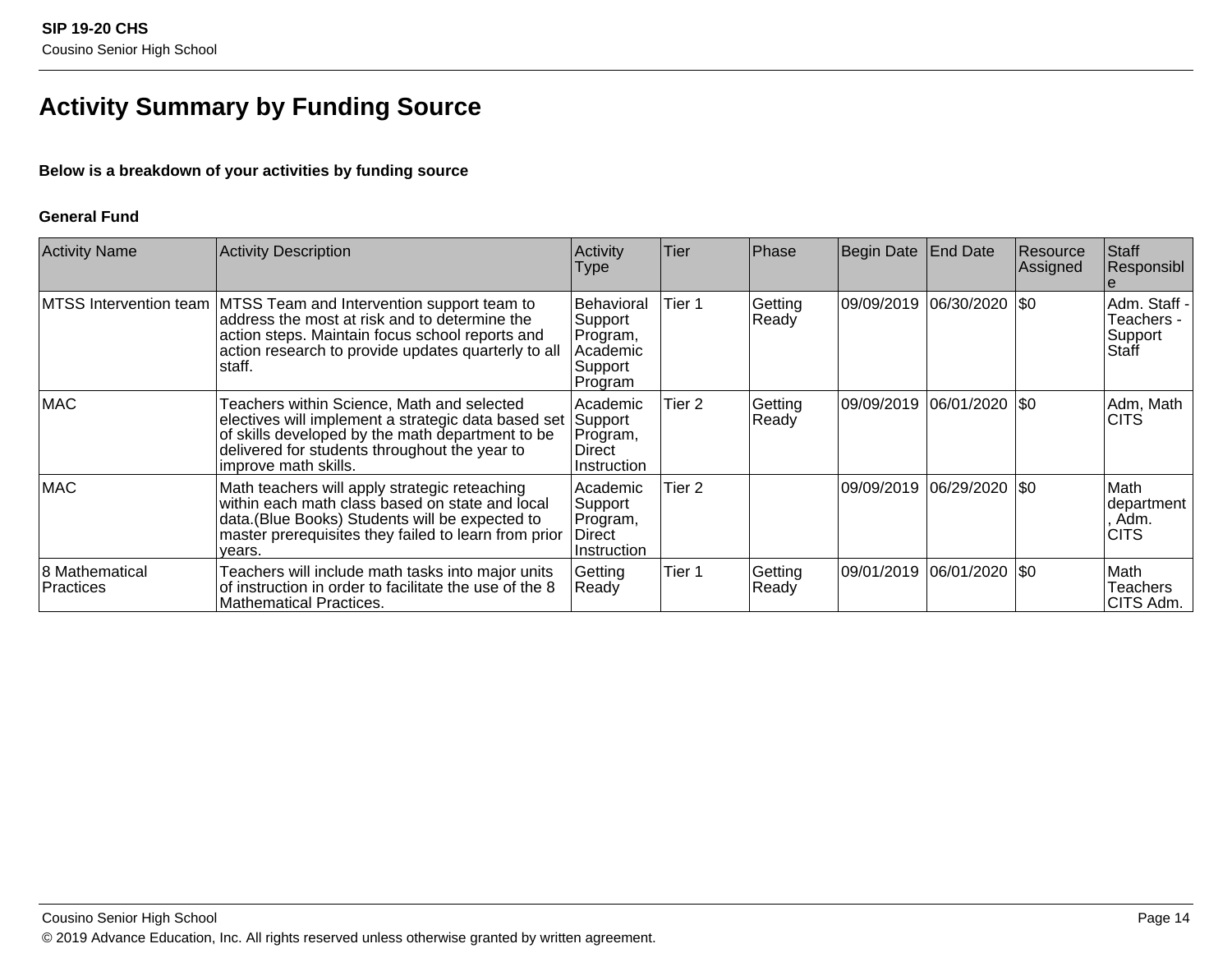Cousino Senior High School

| <b>Reading Strategies</b> | Each staff member will teach students specific<br>reading strategies. The strategies will be the same<br>throughout the building or the departments.<br>Examples of strategies include: active reading,<br>finding the main idea, summarizing, inferential<br>thinking, determining the meanings of unknown<br>words, and making real world connections with the<br>material. School-wide use of reading strategies<br>will be clearly evident and recognized during<br>Principal walk-throughs. Students will be taught<br>these strategies, and they will be expected to use<br>them in their class when reading. Course work<br>and common assessments as well as<br>standardized test scores will indicate the success<br>of the instruction. Professional development and<br>collaborative work will be required for all teaching<br>staff, on the agreed-upon list of reading strategies<br>Parent education of instructional strategies will<br>take place during open houses, parent night, and<br>parent meetings. | Academic<br>Support<br>Program | Tier 1 | Getting<br>Ready | 09/09/2019  06/26/2020  \$0 |      | Adm staff -<br>teachers |
|---------------------------|-----------------------------------------------------------------------------------------------------------------------------------------------------------------------------------------------------------------------------------------------------------------------------------------------------------------------------------------------------------------------------------------------------------------------------------------------------------------------------------------------------------------------------------------------------------------------------------------------------------------------------------------------------------------------------------------------------------------------------------------------------------------------------------------------------------------------------------------------------------------------------------------------------------------------------------------------------------------------------------------------------------------------------|--------------------------------|--------|------------------|-----------------------------|------|-------------------------|
| Learning Targets          | The students should be able to see the visible<br>learning target for the day and explain how it<br>relates to the classroom instruction.<br>Staff will discuss the use and effectiveness of<br>visible learning targets in staff and department<br>meetings.                                                                                                                                                                                                                                                                                                                                                                                                                                                                                                                                                                                                                                                                                                                                                               | Academic<br>Support<br>Program | Tier 1 | Monitor          | 09/09/2019  06/29/2020      | I\$0 | All staff and<br>adm.   |

#### **Other**

| <b>Activity Name</b> | Activity Description                                                                                                                                                                                                                                                                                                                                                                                                                                                                                                                                                                                                                                                                      | Activity<br>Type                      | <b>Tier</b> | Phase     | Begin Date End Date       | Resource<br>Assigned | Staff<br>Responsibl                                                                           |
|----------------------|-------------------------------------------------------------------------------------------------------------------------------------------------------------------------------------------------------------------------------------------------------------------------------------------------------------------------------------------------------------------------------------------------------------------------------------------------------------------------------------------------------------------------------------------------------------------------------------------------------------------------------------------------------------------------------------------|---------------------------------------|-------------|-----------|---------------------------|----------------------|-----------------------------------------------------------------------------------------------|
|                      | BEPE/Gradual Release   All teachers are expected to use the BEPE model<br>of instruction on a daily basis.<br>Examples of bellringers, engaged students,<br>practicing work, and endings will be asked for by<br>the principal. Each teacher will provide examples<br>upon request, and for curricular work.<br>All students are expected to be engaged and<br>working in the classrooms from bell to bell.<br>Course work and common assessments will tell<br>the teachers if the BEPE model is working.<br>Staff will continue to use the BEPE model, work<br>collaboratively to improve instruction, and observe<br>each other's instruction.<br>Ongoing PD needed to insure fidelity. | <b>Professiona</b> Tier 1<br>Learning |             | Implement | 09/09/2019 06/29/2020 \$0 |                      | Cousino<br>IInstructiona<br>I Staff,<br>lCousino l<br> Administrati<br>on, WCS<br><b>CITS</b> |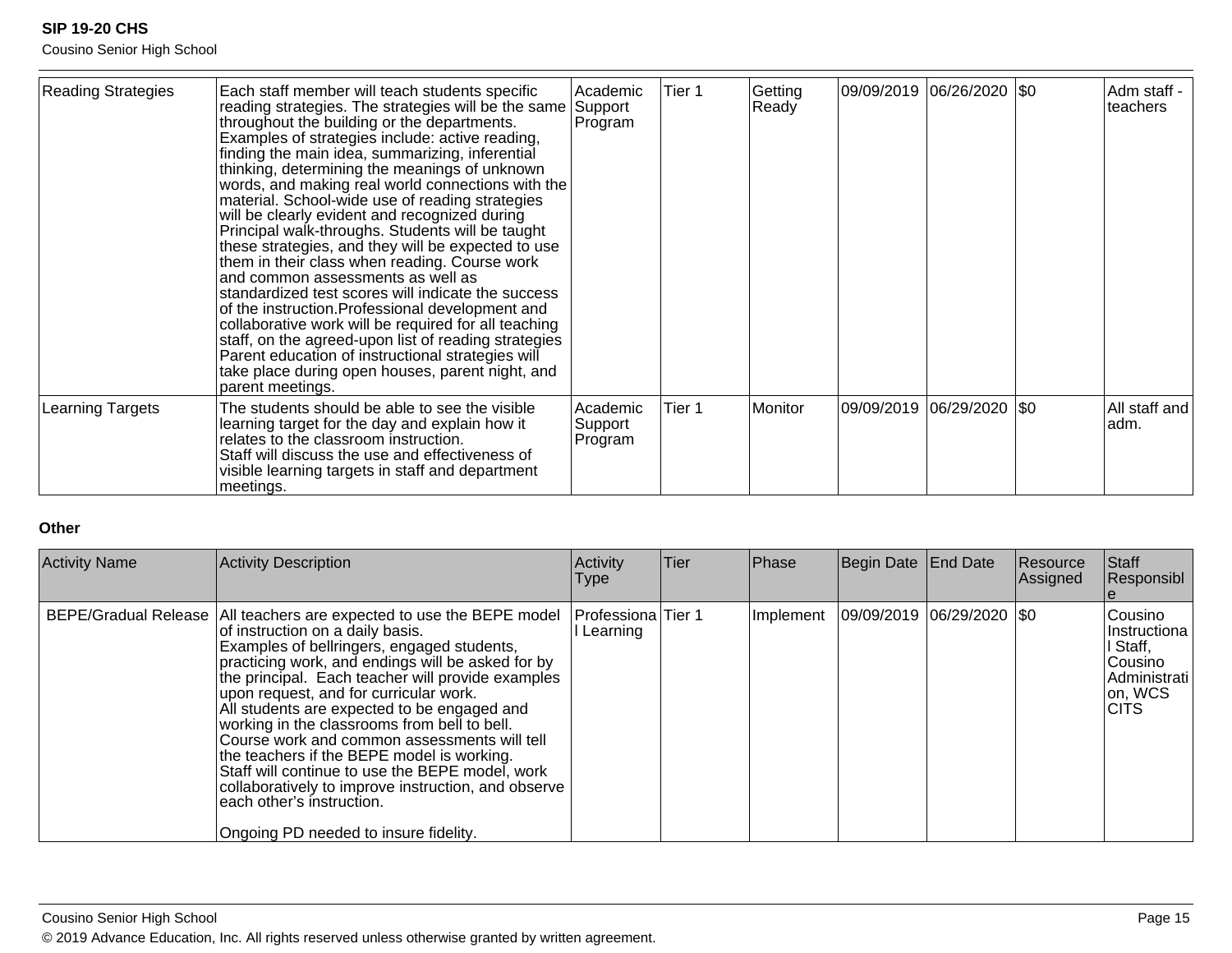Cousino Senior High School

|                                  | MTSS Intervention team MTSS Team and Intervention support team to<br>address the most at risk and to determine the<br>action steps. Maintain focus school reports and<br>action research to provide updates quarterly to all<br>staff.                                                                                                                                                                                                                                                                                                                                                                        | Academic<br>Support<br>Program | Tier <sub>2</sub> | Getting<br>Ready |                       | 09/01/2018 06/22/2020 | $\sqrt{50}$ | Cousino<br>Instructiona<br>I Staff                                                                         |
|----------------------------------|---------------------------------------------------------------------------------------------------------------------------------------------------------------------------------------------------------------------------------------------------------------------------------------------------------------------------------------------------------------------------------------------------------------------------------------------------------------------------------------------------------------------------------------------------------------------------------------------------------------|--------------------------------|-------------------|------------------|-----------------------|-----------------------|-------------|------------------------------------------------------------------------------------------------------------|
| <b>Reading Strategies</b>        | Each staff member will teach students specific<br>reading strategies. The strategies will be the<br>same throughout the building or the departments.<br>Examples of strategies include: active reading,<br>finding the main idea, summarizing, inferential<br>thinking, determining the meanings of unknown<br>words, and making real world connections with the<br>material.<br>School-wide use of reading strategies will be<br>clearly evident and recognized during Principal<br>walk-throughs.<br>Students will be taught these strategies, and they<br>will be expected to use them in their class when | <b>Direct</b><br>Instruction   | Tier 1            | Implement        | 09/09/2019 06/29/2020 |                       | $ $ \$0     | Cousino<br>Instructiona<br>I Staff                                                                         |
|                                  | reading.<br>Course work and common assessments as well<br>as standardized test scores will indicate the<br>success of the instruction.<br>Professional development and collaborative work<br>will be required for all teaching staff, on the<br>agreed-upon list of reading strategies<br>Parent education of instructional strategies will<br>take place during open houses, parent night, and                                                                                                                                                                                                               |                                |                   |                  |                       |                       |             |                                                                                                            |
| Data Analysis and<br>Action Plan | parent meetings.<br>Staff will review available student data<br>(attendance, common assessments, MME,<br>observations, CCR results and writing<br>assessments etc.) to identify at-risk students and<br>their strengths and weaknesses. Based on the<br>student profiles, students will be prescribed<br>interventions to be monitored by instructional and<br>administrative staff.                                                                                                                                                                                                                          | Academic<br>Support<br>Program | Tier <sub>2</sub> | Getting<br>Ready |                       | 09/09/2019 06/22/2020 | \$0         | Cousino<br>Instructiona<br>I Staff,<br>Cousino<br>Administrati<br>ve Staff                                 |
| Data Analysis and<br>Action Plan | Staff will review available student data<br>(attendance, common assessments, MME,<br>observations, CCR results and writing<br>assessments etc.) to identify at-risk students and<br>their strengths and weaknesses. Based on the<br>student profiles, students will be prescribed<br>interventions to be monitored by instructional and<br>administrative staff.                                                                                                                                                                                                                                              | Academic<br>Support<br>Program | Tier <sub>2</sub> | Getting<br>Ready |                       | 09/02/2019 06/01/2022 | $\sqrt{50}$ | Cousino<br>Instructiona<br>I Staff,<br>Cousino<br>Support<br>Staff,<br>Cousino<br>Administrati<br>ve Staff |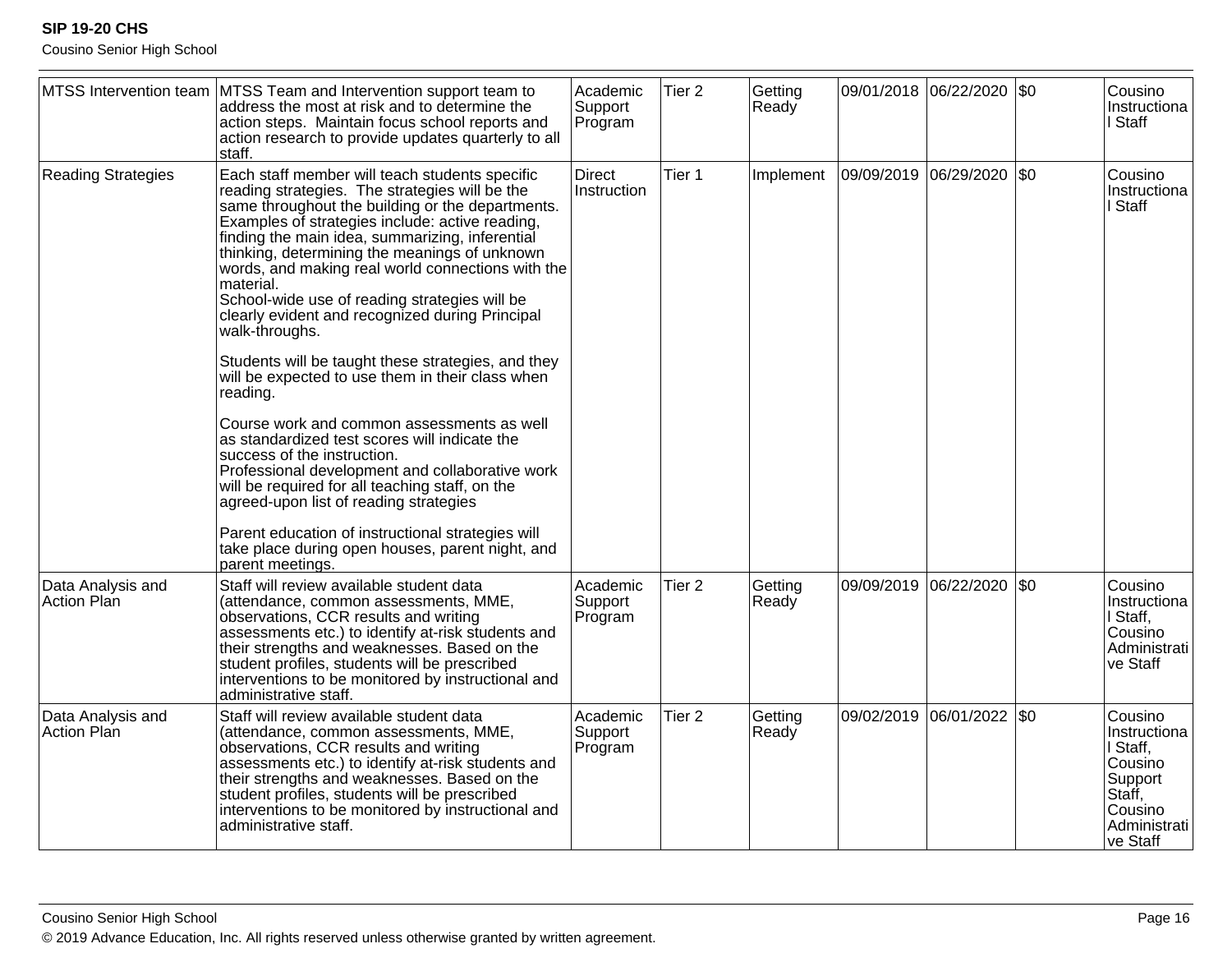Cousino Senior High School

| Writing Across the<br>curriculm                     | Each teacher will be required to assign a writing<br>project (following the writing process) every<br>semester. Teachers will teach students how to<br>write the paper. The teacher will grade it using<br>approved rubric. Science and Math will focus on<br>informational writing. Social Students will focus on<br>informational and argumentative writing. English<br>will focus on narrative, argumentative, and<br>informational writing. Electives can choose the<br>form of writing that best matches their purpose<br>each semester.                                                                                                                   | Professiona Tier 1<br>I Learning          |        | Getting<br>Ready | 09/09/2019 06/01/2022 \$0   |             | CITS staff,<br>Cousino<br>Administrati<br>on, MISD<br>staff                                 |
|-----------------------------------------------------|-----------------------------------------------------------------------------------------------------------------------------------------------------------------------------------------------------------------------------------------------------------------------------------------------------------------------------------------------------------------------------------------------------------------------------------------------------------------------------------------------------------------------------------------------------------------------------------------------------------------------------------------------------------------|-------------------------------------------|--------|------------------|-----------------------------|-------------|---------------------------------------------------------------------------------------------|
| Professional<br>Development for All<br><b>Staff</b> | Staff will receive professional development on<br>implementing Close & Critical and Writing Across<br>the Curriculum.                                                                                                                                                                                                                                                                                                                                                                                                                                                                                                                                           | Professiona Tier 1<br>Learning            |        | Getting<br>Ready | 09/09/2019 06/29/2020       | \$0         | Cousino<br>Instructiona<br>I Staff,<br>Cousino<br>Administrati<br>ve Staff,<br>WCS CITS     |
| Writing Across the<br>curriculm                     | Teachers assigned to CCR will extend the<br>learning to writing to create the urgency for<br>students.<br>Will use SAT like materials and process to teach<br>students the process of writing needed to be<br>successful on state assessments.                                                                                                                                                                                                                                                                                                                                                                                                                  | Professiona<br>l Learning                 | Tier 1 | Getting<br>Ready | 09/09/2019 06/30/2020       | $\sqrt{50}$ | CITS Staff,<br>Cousino<br>Administrati<br>on, MISD<br>Staff                                 |
| <b>BEPE</b>                                         | All teachers are expected to use the BEPE model<br>of instruction on a daily basis. Examples of<br>bellringers, engaged students, practicing work,<br>and endings will be asked for by the principal.<br>Each teacher will provide examples upon request,<br>and for curricular work. All students are expected<br>to be engaged and working in the classrooms from<br>bell to bell. Course work and common<br>assessments will tell the teachers if the BEPE<br>model is working. Staff will continue to use the<br>BEPE model, work collaboratively to improve<br>instruction, and observe each other's instruction.<br>Ongoing PD needed to insure fidelity. | Professiona<br>I Learning                 | Tier 1 | Implement        | 09/09/2019  06/20/2022  \$0 |             | Cousino<br>Instructiona<br>I Staff,<br>WCS CITS                                             |
| Professional<br>Development for All<br>Staff        | Professional development in Close & Critical<br>Reading for all staff.                                                                                                                                                                                                                                                                                                                                                                                                                                                                                                                                                                                          | Professiona <sup>Tier</sup> 1<br>Learning |        | Monitor          | 09/09/2019 06/26/2020       | $ $ \$0     | Cousino<br>Administrati<br>lon,<br>Cousino<br>Instructiona<br>I Staff,<br>WCS CITS<br>Staff |